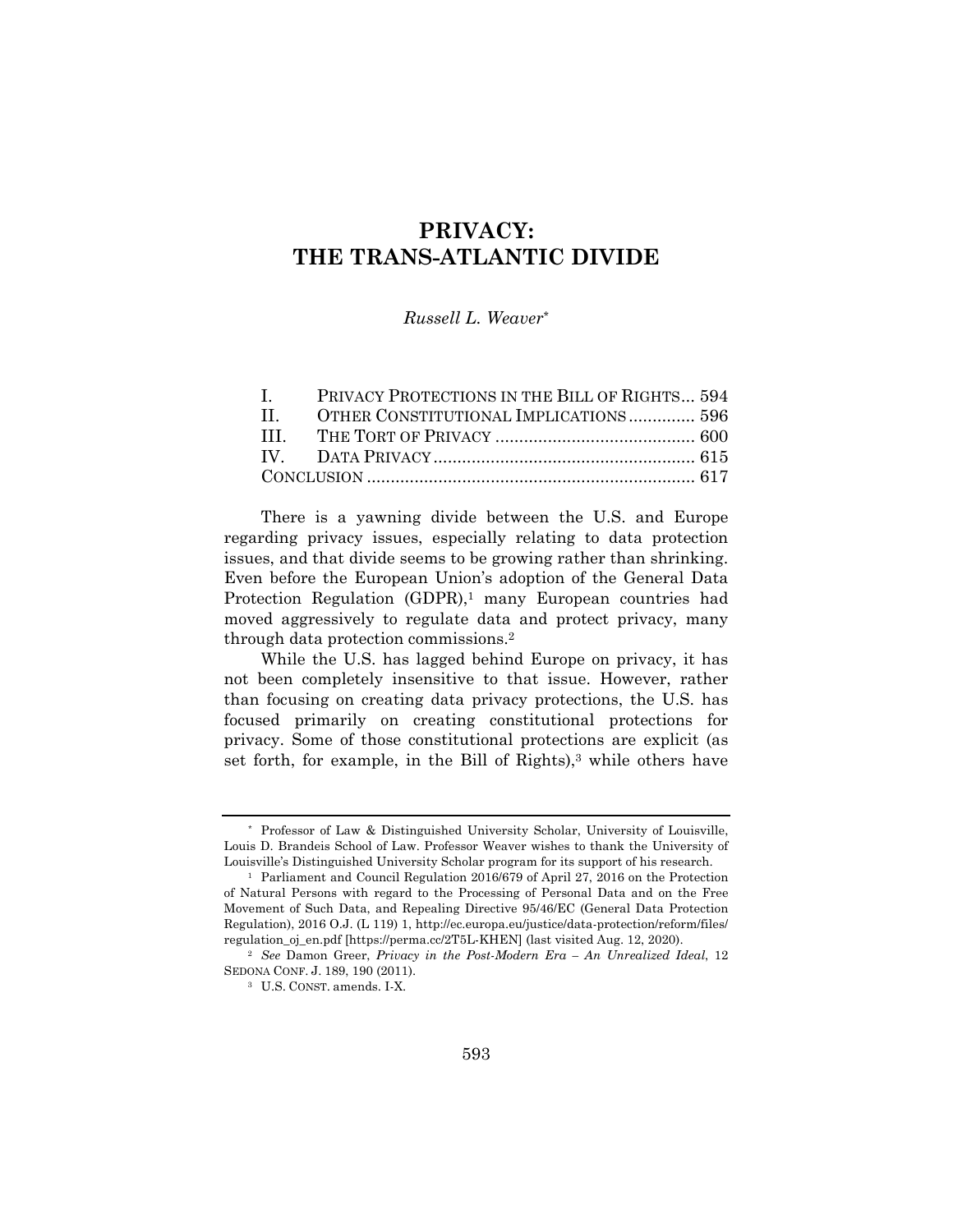been "implied" by constitutional decision.4 In addition, the U.S. has provided privacy rights through tort law.<sup>5</sup> While the U.S. provides some administrative protections for privacy, those protections pale in comparison to those provided by the European Union and many European countries.

This article attempts to do several things. First, it discusses the history and evolution of the constitutional and tort concepts of privacy in the United States, and provides some insight into the basis and scope of those rights. Second, it analyzes U.S. administrative protection for privacy rights, as well as the potential impact of the GDPR on privacy rights in the United States.

#### I. PRIVACY PROTECTIONS IN THE BILL OF RIGHTS

The founding generation did not focus on the right of privacy, *per se*, but it was concerned about protecting privacy in specific contexts. But demands for protections came about in a roundabout way. When the U.S. Constitution was written, the Framers decided not to include a bill of rights, believing that it was unnecessary, given that they had created a federal government of limited and enumerated powers, and they also believed that an explicit statement of rights might unnecessarily suggest that only the listed rights should be protected.6 The Framer's decision to omit a Bill of Rights was met with vociferous objections from those who believed that a Bill of Rights was needed to avoid tyranny,<sup>7</sup> and it rapidly became clear that the Constitution might not be ratified absent inclusion of a bill of rights.<sup>8</sup> In an effort to salvage the constitutional process, it was ultimately agreed that the Constitution would be adopted "as is" (in other words, without a bill of rights), but that the first Congress would be charged with

<sup>4</sup> *See, e.g*., Roe v. Wade, 410 U.S. 113 (1973); Griswold v. Connecticut, 381 U.S. 479 (1965).

<sup>5</sup> *See* William L. Prosser, *Privacy*, 48 CALIF. L. REV. 383, 389 (1960).

<sup>6</sup> *See* Wallace v. Jaffree, 472 U.S. 78, 92 (1985) (White, J., dissenting).

<sup>7</sup> *See* McDonald v. City of Chicago, 561 U.S. 742, 768-69 (2010).

<sup>8</sup> *Id.*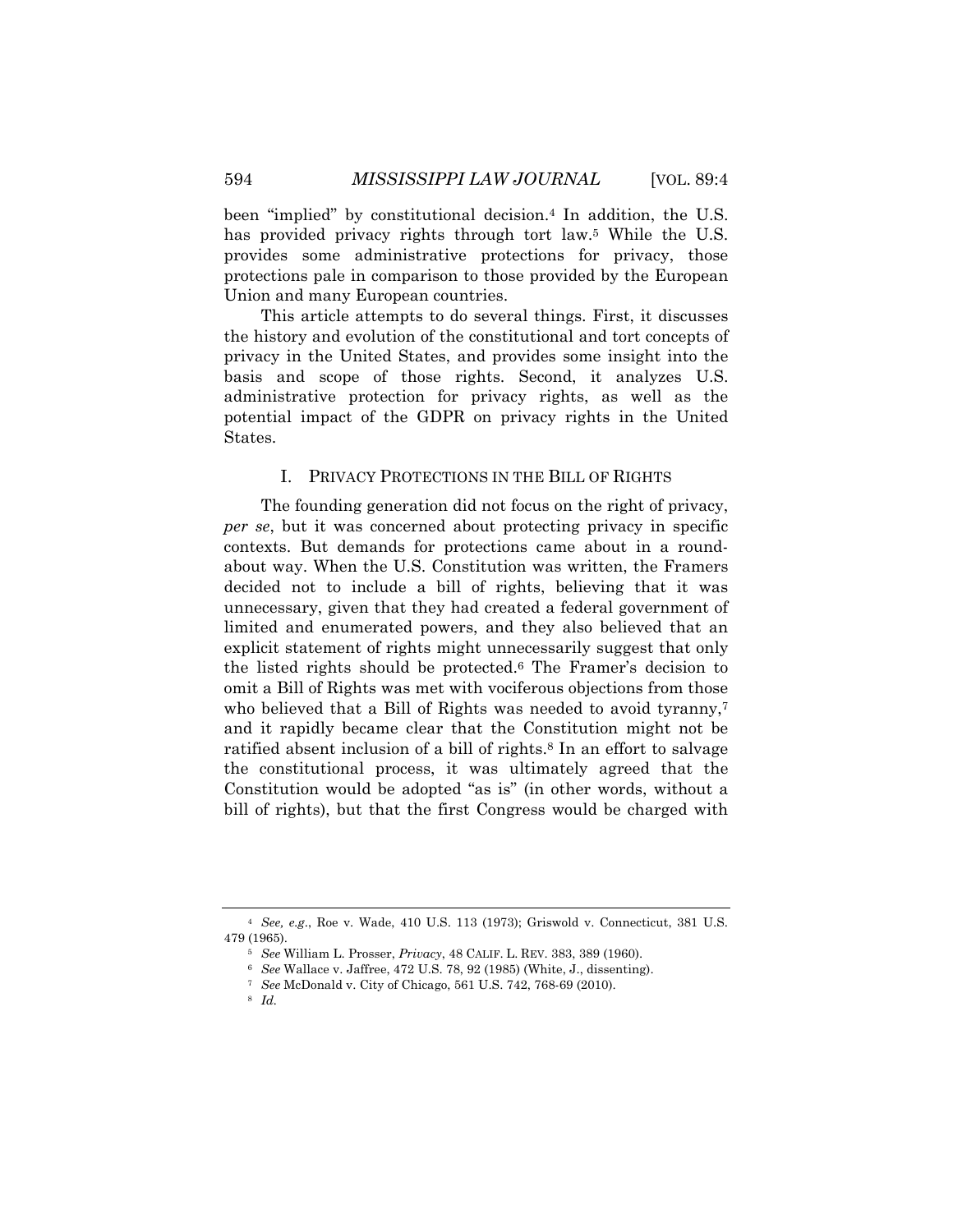creating and adopting a list of rights.9 The result was the Bill of Rights entered the Constitution as the first ten amendments.10

Those who demanded a Bill of Rights did not ask for a specific provision guaranteeing privacy rights to the citizenry. After all, the Bill of Rights was created more than a century before Samuel Warren and Louis D. Brandeis would write their seminal article on the right of privacy. The Bill of Rights did contain a number of provisions that focus on privacy in specific contexts. For example, the Bill of Rights contains the Fourth Amendment which protects the people from "unreasonable searches and seizures" of their persons, places, houses and effects, and provides that warrants shall not issue except when certain conditions are satisfied.11 The drive for Fourth Amendment protections arose from outrage over abuses that had occurred during the colonial period.12 For example, "British colonial [officials] had used [W]rits of [A]ssistance that [required] them to do no more than specify the object of a search [in order to] obtain a warrant [that allowed] them to search any place where the [alleged contraband] might be found."13 The resulting search had no limit as to place or duration.14 "Colonial officials had also used 'general warrants' that required them only to specify an offense, and then left it to the discretion of [those] officials to decide which persons should be arrested and which places should be searched."15 General warrants essentially allowed British officials to thoroughly search the colonists' homes and persons. The Fourth Amendment cabined

<sup>9</sup> *Id.*

<sup>10</sup> U.S. CONST. amends. I-X.

<sup>11</sup> U.S. CONST. amend. IV.

<sup>12</sup> *See* Boyd v. United States, 116 U.S. 616, 625 (1886). The debate and the anger in the American colonies about the arbitrary use of these writs of assistance by the English "was perhaps the most prominent event which inaugurated the resistance of the colonies to the oppressions of the mother country," and "were fresh in the memories of those who achieved our independence and established our form of government." *Id*. *See also* United States v. Verdugo-Urquidez, 494 U.S. 259, 266 (1990) ("[T]he driving force behind the adoption of the [Fourth] Amendment . . . was widespread hostility among the former Colonists to the issuance of writs of assistance . . . [T]he purpose of the Fourth Amendment was to protect the people of the United States against arbitrary action by their own Government . . .").

<sup>13</sup> *See* Russell L. Weaver, *The Fourth Amendment, Privacy and Advancing Technology*, 80 MISS. L.J. 1131, 1131 (2011).

<sup>14</sup> *Id.* at 1132.

<sup>15</sup> *Id.*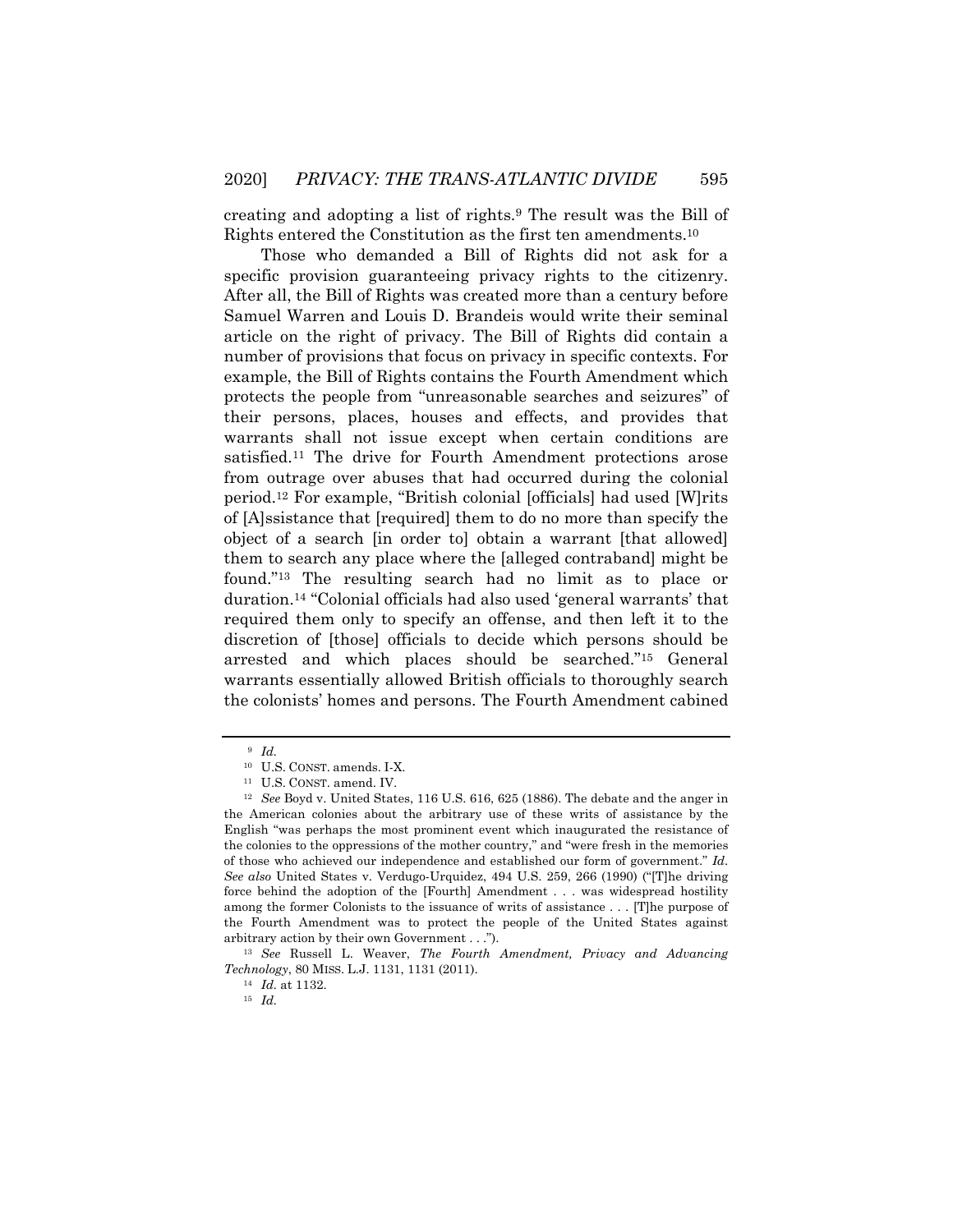the scope of governmental authority by prohibiting the government from conducting "unreasonable searches and seizures," and by requiring probable cause (as well as oath or affirmation and particularity) as a precondition for the issuance of a warrant.16

The Bill of Rights also contained other provisions which touched upon privacy interests. For example, the Third Amendment to the U.S. Constitution prohibited the quartering of soldiers "in any house" in time of peace without the consent of the owner.17 This Amendment was privacy-like because it prohibited the government from forcing citizens to house soldiers in their homes.

And, of course, the Ninth Amendment to the U.S. Constitution makes clear that the enumeration in the Constitution, of certain rights, shall not be construed as denying or disparaging the existence of other rights.18 Thus, while not explicitly creating a right of privacy, the Ninth Amendment suggests that such a right could be found to exist.

#### II. OTHER CONSTITUTIONAL IMPLICATIONS

The other major constitutional source of privacy rights has come by way of constitutional implication. In particular, the U.S. Supreme Court explicitly constitutionalized the right to privacy with its 1965 decision in *Griswold v. Connecticut*.19 Although privacy concepts had been rippling through the Court's decisions for some time,<sup>20</sup> the Court had not formally declared the existence of a right of privacy. Those prior decisions included *Pierce v.*  Society of Sisters,<sup>21</sup> which held that parents can choose to educate their children in private schools*, Meyer v. State of Nebraska*,22 which recognized a constitutional right to study German in private schools, and *NAACP v. Alabama*,<sup>23</sup> which the Court later

<sup>16</sup> U.S. CONST. amend. IV.

<sup>17</sup> U.S. CONST. amend. III.

<sup>18</sup> U.S. CONST. amend. IX.

<sup>19 381</sup> U.S. 479 (1965).

<sup>20</sup> *See, e.g.*, Skinner v. Oklahoma, 316 U.S. 535 (1942); Pierce v. Society of Sisters, 268 U.S. 510 (1925); Meyer v. Nebraska, 262 U.S. 390 (1923).

<sup>21 268</sup> U.S. 510 (1925).

<sup>22 262</sup> U.S. 390 (1923).

<sup>23 357</sup> U.S. 449, 462 (1958).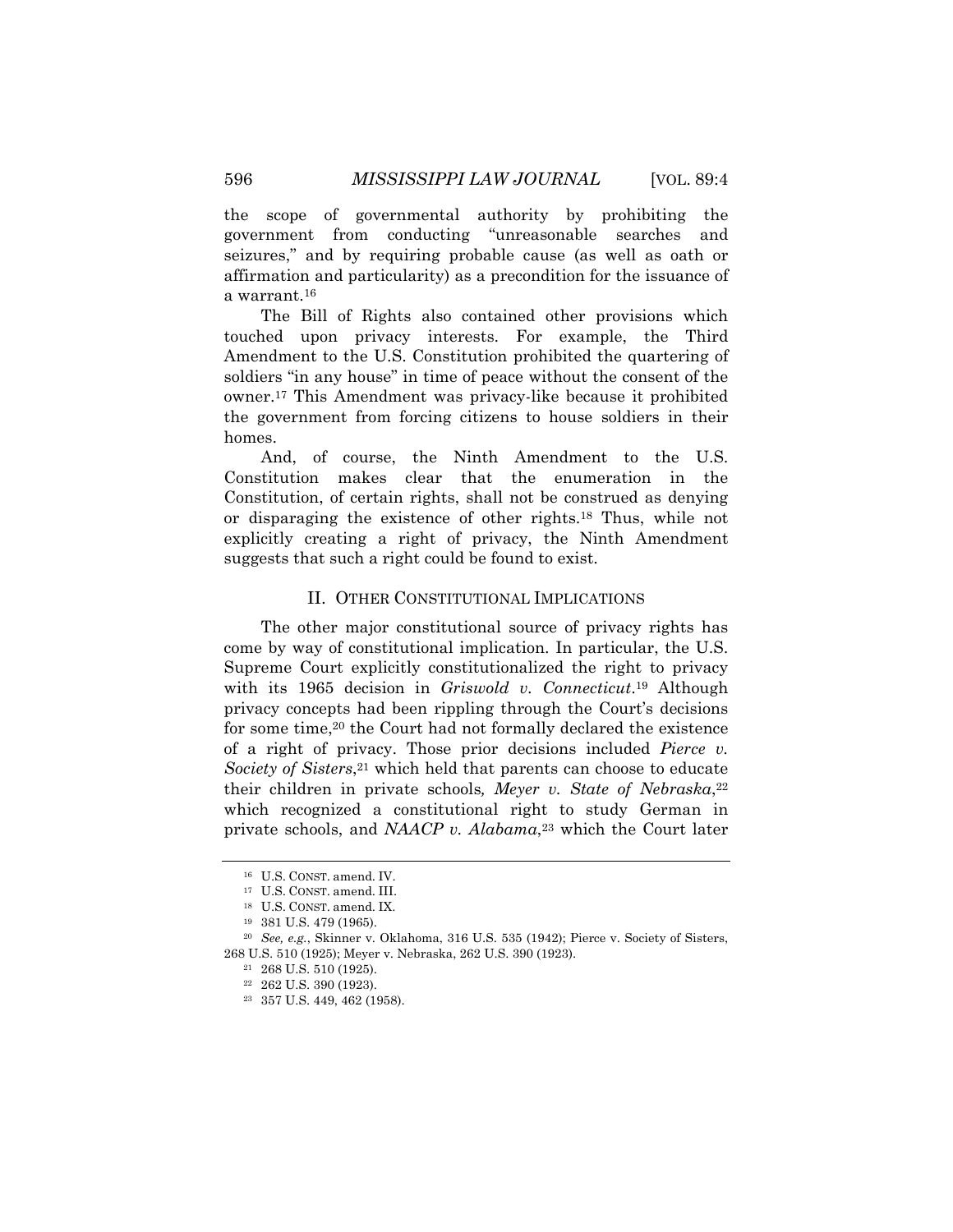characterized as involving the "freedom to associate and privacy in one's associations."24

*Griswold* went beyond these earlier precedents by explicitly recognizing a right of privacy.25 In other words, it found "a relationship lying within the zone of privacy created by several fundamental constitutional guarantees."26 The case involved several Connecticut laws that prohibited the use of contraceptive devices, and also prohibited anyone from assisting, abetting or counseling anyone else regarding the use of such devices.27 The medical director of the Planned Parenthood League of Connecticut had been prosecuted and convicted of giving information, instruction, and medical advice on the use of birth control to married persons, in violation of the Connecticut statutes.28 The Court overturned the convictions, finding a constitutional right to use contraceptives because they were within the zone of privacy provided for in the Fifth and Fourteenth amendments.29 The Court viewed the case as involving governmental intrusion in the martial bedroom: "Would we allow the police to search the sacred precincts of marital bedrooms for telltale signs of the use of contraceptives? The very idea is repulsive to the notions of privacy surrounding the marriage relationship."30

*Griswold* found this right of privacy in the "penumbras" of privacy which it found in various provisions of the Bill of Rights, including the First Amendment (which protects, among other things, freedom of speech and assembly), $31$  the Third Amendment (which prohibits the quartering of troops in people's homes),32 the Fourth Amendment (prohibiting unreasonable searches and seizures),<sup>33</sup> the Fifth Amendment (providing that individuals shall not be deprive of life, liberty or property without due process of

<sup>24</sup> *Id*.

<sup>25</sup> Griswold v. Connecticut, 381 U.S. 479, 484 (1965).

<sup>26</sup> *Id.* at 485.

<sup>27</sup> *Id*. at 480.

<sup>28</sup> *Id*. 29 *Id*. at 482-86.

<sup>30</sup> *Id.*

<sup>31</sup> *Id.* at 482-84.

<sup>32</sup> *Id*. at 484.

<sup>33</sup> *Id.* at 484-85.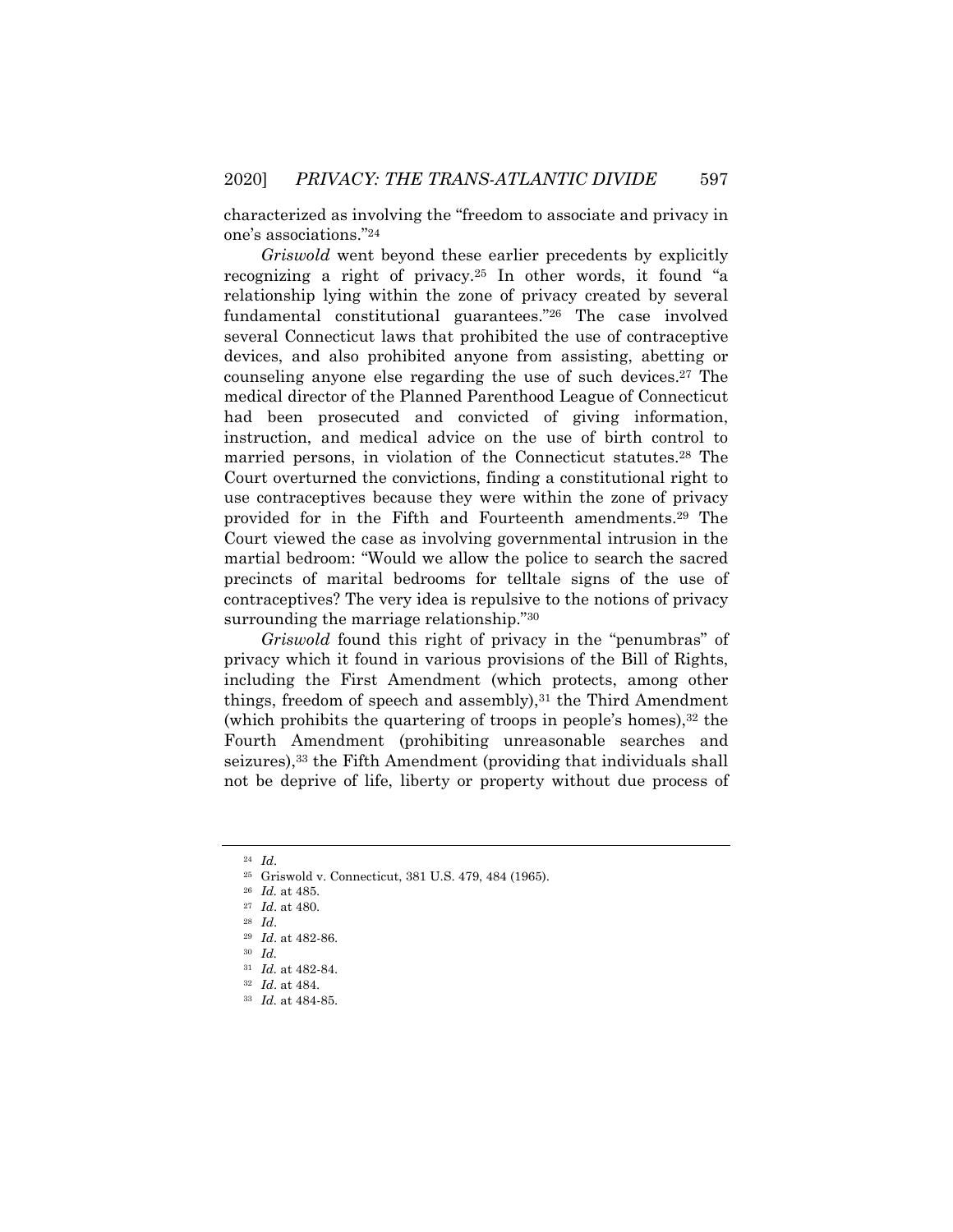law),34 and the Ninth Amendment (providing that the enumeration of certain rights shall not be construed as suggesting that other rights do not exist) to the U.S. Constitution.35 The Court used these penumbras to conclude that the Constitution ensures a general right of privacy.36

It is not clear that *Griswold's* logic holds together. Unquestionably, it might be offensive for governmental officials to intrude into the marital bedroom. And one can easily argue that a married couple should be free to choose whether to have children, and therefore whether to use contraceptives to prevent childbirth. But whether the penumbras of the First Amendment create a general right of privacy is more debatable. Consider the arguments of one commentator:

Justice Douglas's argument seems to go something like this: since the Constitution, in various "specifics" of the Bill of Rights and in their penumbra, protects rights which partake of privacy, it protects other aspects of privacy as well, indeed it recognizes a general, complete right of privacy. And since the right emanates from specific fundamental rights, it too is "fundamental," its infringement is suspect and calls for strict scrutiny, and it can be justified only by a high level of public good.

A logician, I suppose, might have trouble with that argument. A legal draftsman, indeed, might suggest the opposite: when the Constitution sought to protect private rights it specified them; that it explicitly protects some elements of privacy, but not others, suggests that it did not mean to protect those not mentioned.37

Nevertheless, over time, Justice Douglas' articulation of a right of privacy has won the day and the constitutional concept of privacy has become well-recognized.38

<sup>34</sup> *Id.*

<sup>35</sup> *Id.* at 484.

<sup>36</sup> *Id.* at 485-86.

<sup>37</sup> Louis Henkin, *Privacy and Autonomy*, 74 COLUM. L. REV. 1410, 1421-1422 (1974).

<sup>38</sup> *See, e.g*., Roe v. Wade, 410 U.S. 113 (1973).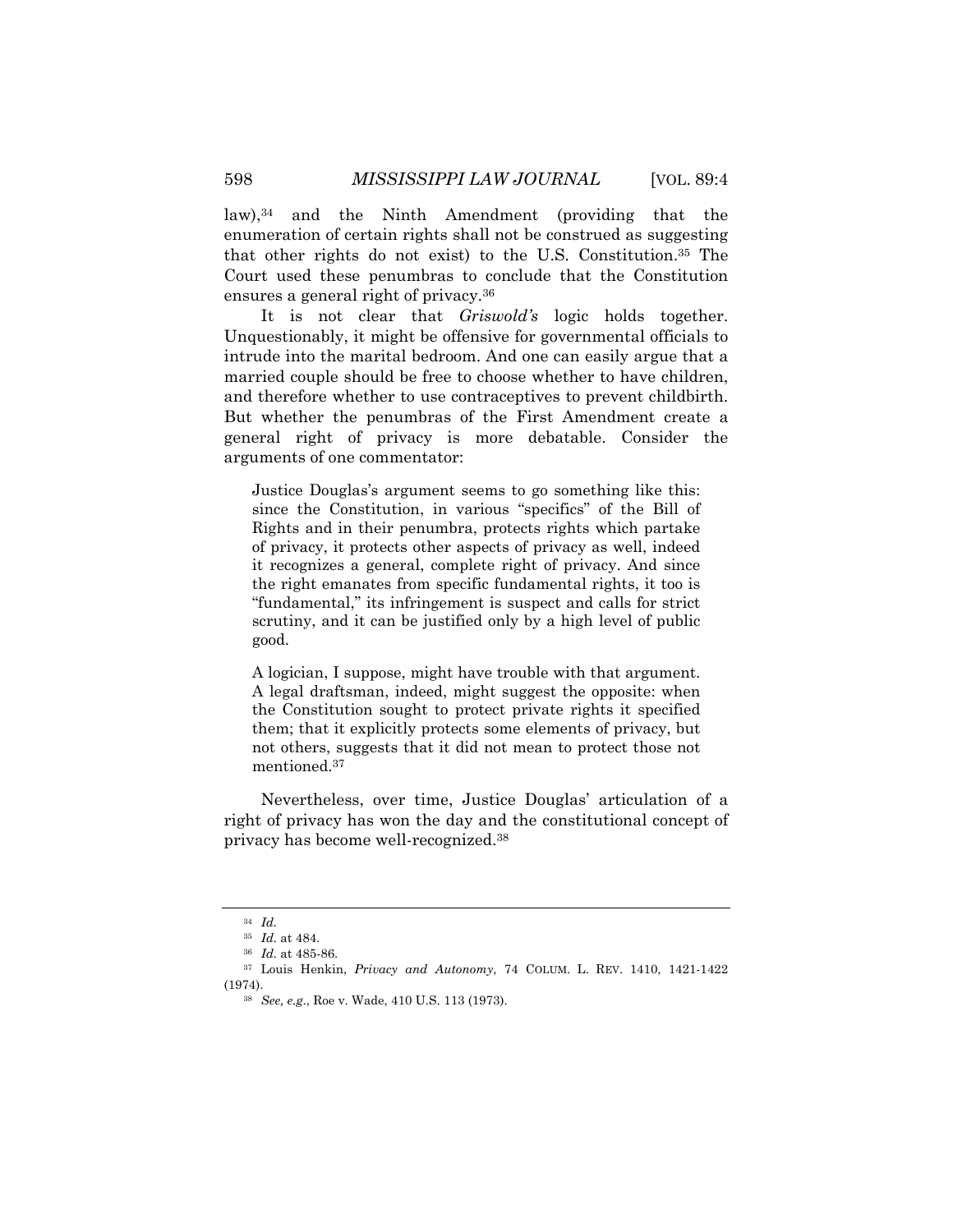*Griswold* was followed by a series of decisions extending the right of privacy to other contexts. For example, in *Eisenstdt v. Baird*,39 the Court struck down a law restricting the availability of contraceptives to unmarried persons. In *Roe v. Wade*,40 the Court reiterated its position regarding the existence of a right of privacy:

The Constitution does not explicitly mention any right of privacy. . . . [T]he Court has recognized that a right of personal privacy, or a guarantee of certain areas or zones of privacy, does exist under the Constitution. . . . These decisions make it clear that only personal rights that can be deemed "fundamental" or "implicit in the concept of ordered liberty," . . . are included in this guarantee of personal privacy. They also make it clear that the right has some extension to activities relating to marriage, . . . procreation; contraception, . . . family relationships, . . . and child rearing and education.41

The *Roe* Court then concluded that the right of privacy includes protection of a woman's right to choose to have an abortion:

This right of privacy, whether it be founded in the Fourteenth Amendment's concept of personal liberty and restrictions upon state action, as we feel it is, or, in the Ninth Amendment's reservation of rights to the people, is broad enough to encompass a woman's decision whether or not to terminate her pregnancy. The detriment that the State would impose upon the pregnant woman by denying this choice altogether is apparent. Specific and direct harm medically diagnosable even in early pregnancy may be involved. Maternity, or additional offspring, may force upon the woman a distressful life and future. Psychological harm may be imminent. Mental and physical health may be taxed by child care. There is also the distress, for all concerned, associated with the unwanted child, and there is the problem of bringing a child into a family already unable, psychologically and otherwise, to care for it. In other cases, as in this one, the additional difficulties and continuing stigma of unwed

<sup>39 405</sup> U.S. 438, 454-55 (1972).

<sup>40 410</sup> U.S. 113 (1973).

<sup>41</sup> *Id.* at 152-53.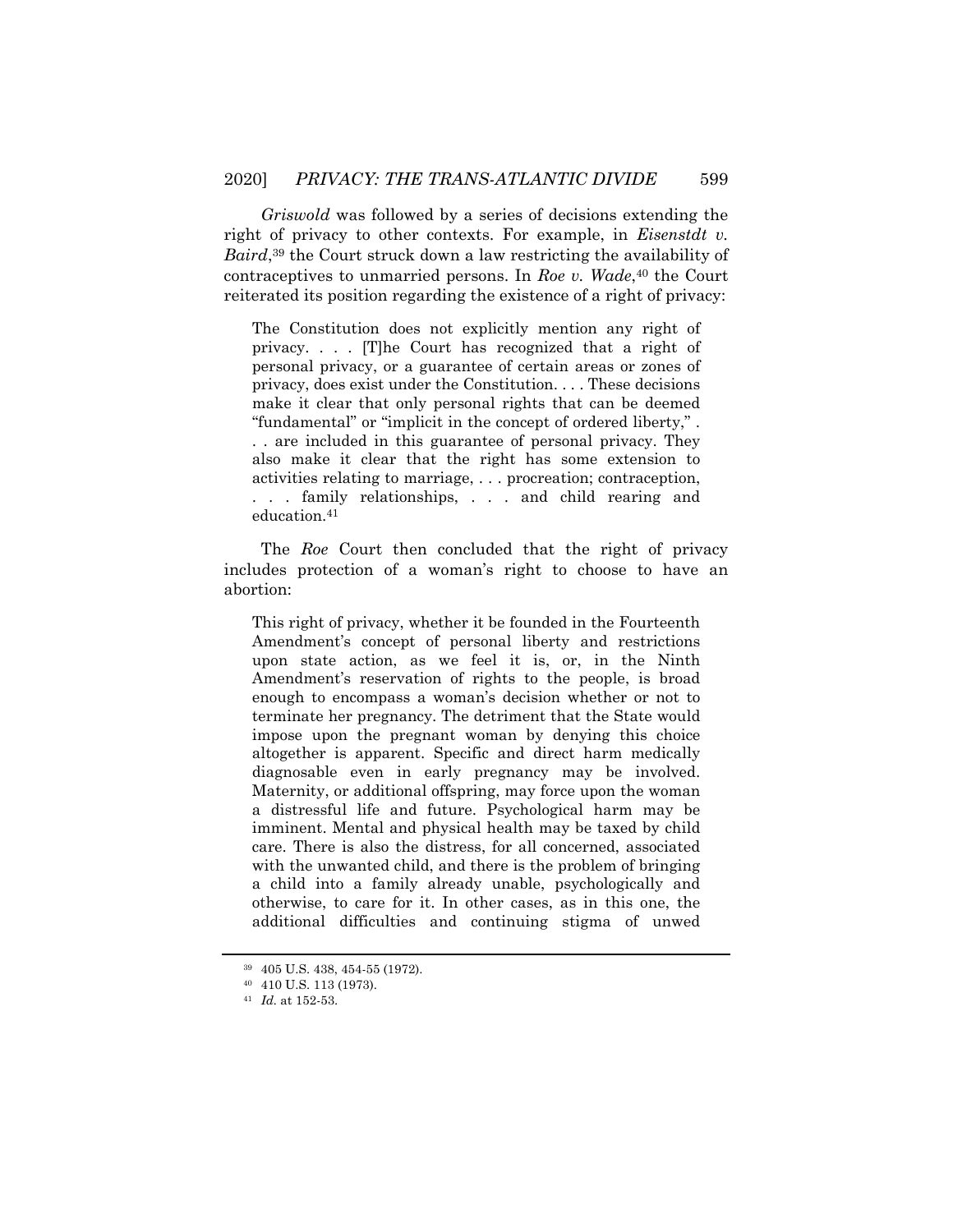motherhood may be involved. All these are factors the woman and her responsible physician necessarily will consider in consultation.42

The Court went on to hold that "the right of personal privacy includes the abortion decision,"43 and to establish an elaborate trimester system regulating a woman's right to have an abortion.44

# III. THE TORT OF PRIVACY

In the 1890s, Samuel Warren and Louis D. Brandeis published their landmark article *The Right to Privacy*.45 In that article, they forcefully argued for the need to protect the right of "privacy" which they described as "the right to be let alone" and as one of the rights most valued by civilized men.46 Brandeis carried his privacy crusade into the twentieth century when he argued for extending the right to privacy to protections against police surveillance. In *Olmstead v. United States*,47 Brandeis expressed concern that advances in technology could one day threaten personal privacy.48 He believed that someday government might be able, "without removing papers from secret drawers," to "reproduce them in court," and "expose to a jury the most intimate occurrences of the home."49 Brandeis urged the Court to create an "indefeasible right of personal security, personal liberty and private property."50

Professor William Prosser picked up the gauntlet thrown down by Warren and Brandeis in his article, *Privacy*.51 In that article, he sought to clarify and define the tort of privacy.52 He did so by dividing it into four separate and distinct categories,

<sup>42</sup> *Id.* at 153.

<sup>43</sup> *Id.* at 154.

<sup>44</sup> *Id.* at 160-66.

<sup>45</sup> Samuel Warren & Louis Brandeis, *The Right to Privacy*, 4 HARV. L. REV. 193 (1890).

<sup>46</sup> *Id.* at 193.

<sup>47 277</sup> U.S. 438 (1928).

<sup>48</sup> *Id.* at 474 (Brandeis, J., dissenting).

<sup>49</sup> *Id.*

<sup>50</sup> *Id.* at 474-75.

<sup>51</sup> *See* Prosser, *supra* note 5 at 383.

<sup>52</sup> *Id*. at 389.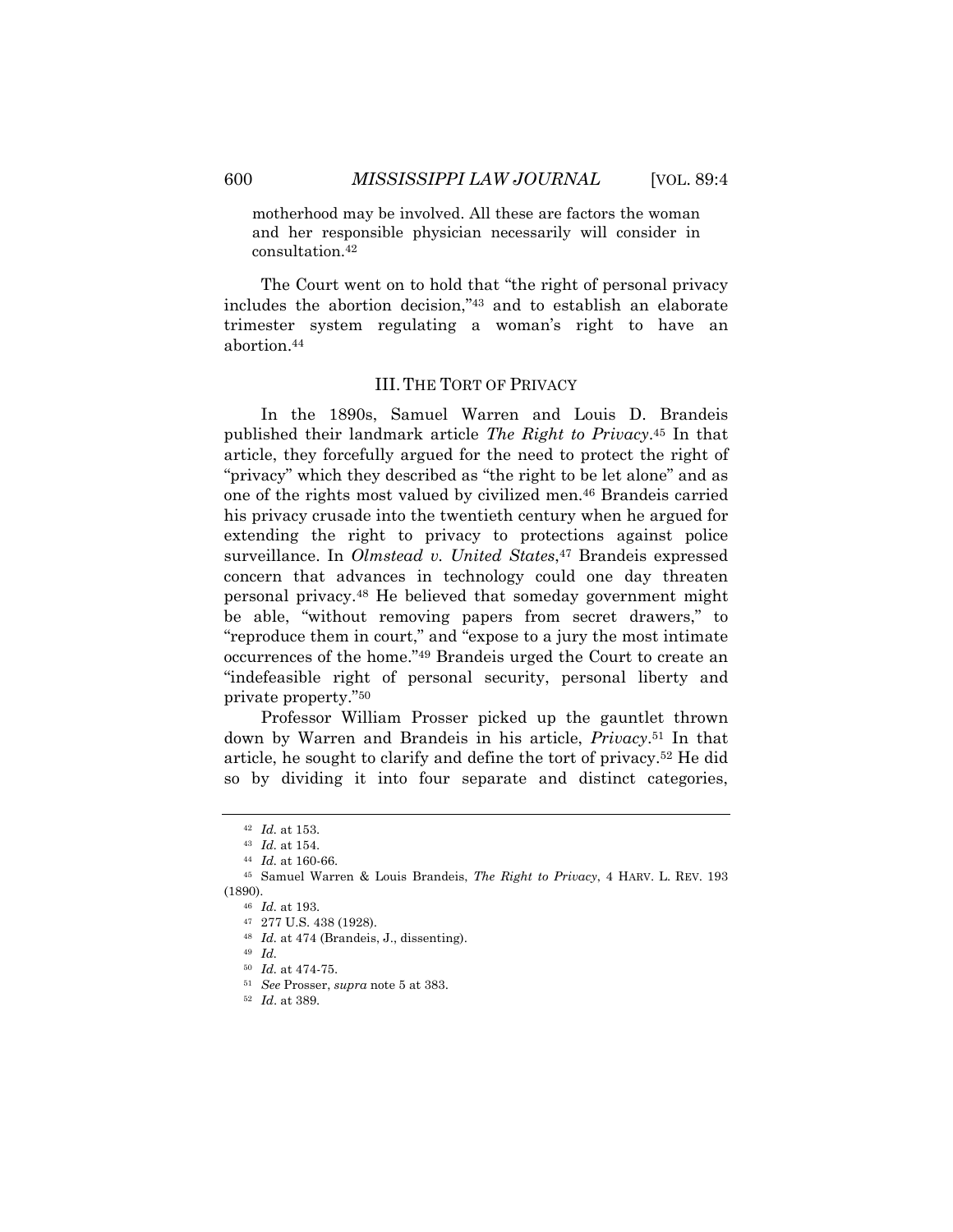involving situations in which: (1) defendant publicly portrays plaintiff in a false light; (2) defendant intrudes on plaintiff 's seclusion; (3) defendant publicly discloses private embarrassing facts about the plaintiff; and (4) defendant appropriates plaintiff 's name, image, or likeness for defendant's benefit.<sup>53</sup>

The Prosser privacy categories are now well-established. However, these rights are frequently limited when they come into tension with free speech interests. U.S. free speech decisions are generally more protective of free speech then European decisions.54 In addition, the U.S. is much less inclined than Europe to balance free speech against other rights, and the right to free speech usually prevails over many other rights.55 Thus, the U.S. Supreme Court has given the right to free speech preference over the right to recover for intentional infliction of mental and emotional distress,<sup>56</sup> as well as over most defamation claims.<sup>57</sup> The Court has also refused to lightly balance away First Amendment rights against other competing rights.<sup>58</sup> Indeed, in a number of cases, the U.S. Supreme Court has indicated that it will not apply a "'simple balancing test' that weighs the value of a particular category of speech against its social costs and then punishes that category of speech if it fails the test."59 The Court has rejected the idea of such a balancing test as "startling and dangerous," noting that "without persuasive evidence that a novel restriction on content is part of a long (if heretofore unrecognized) tradition of proscription, a legislature may not revise the 'judgment [of] the American people,' embodied in the First

<sup>53</sup> *Id.*

<sup>54</sup> *See, e.g.*, United States v. Alvarez, 567 U.S. 709 (2012); Brown v. Entertainment Merchants Ass'n, 564 U.S. 786 (2011); Snyder v. Phelps, 562 U.S. 443 (2011); R.A.V. v. City of St. Paul, 505 U.S. 377 (1992); Hustler Magazine, Inc. v. Falwell*,* 485 U.S. 46 (1988).

<sup>55</sup> *See, e.g.*, *Snyder*, 562 U.S. at 460 (right to free speech prevails over right to recover for intentional infliction of mental and emotional distress); *Falwell*, 485 U.S. at 50 (right to free speech prevails over right to recover for intentional infliction of mental and emotional distress); New York Times Co. v. Sullivan*,* 376 U.S. 254, 254, 279-280 (1964) (right to free speech requires heightened burden of proof standards in a defamation case brought by a public official).

<sup>56</sup> *See, e.g.*, *Snyder*, 562 U.S. at 460; *Falwell*, 485 U.S. at 50.

<sup>57</sup> *See, e.g*., New York Times Co. v. Sullivan, 376 U.S. at 254, 279-280.

<sup>58</sup> *See Brown*, 564 U.S. at 792.

<sup>59</sup> *See id.*; *see also* United States v. Stevens, 559 U.S. 460, 471 (2010).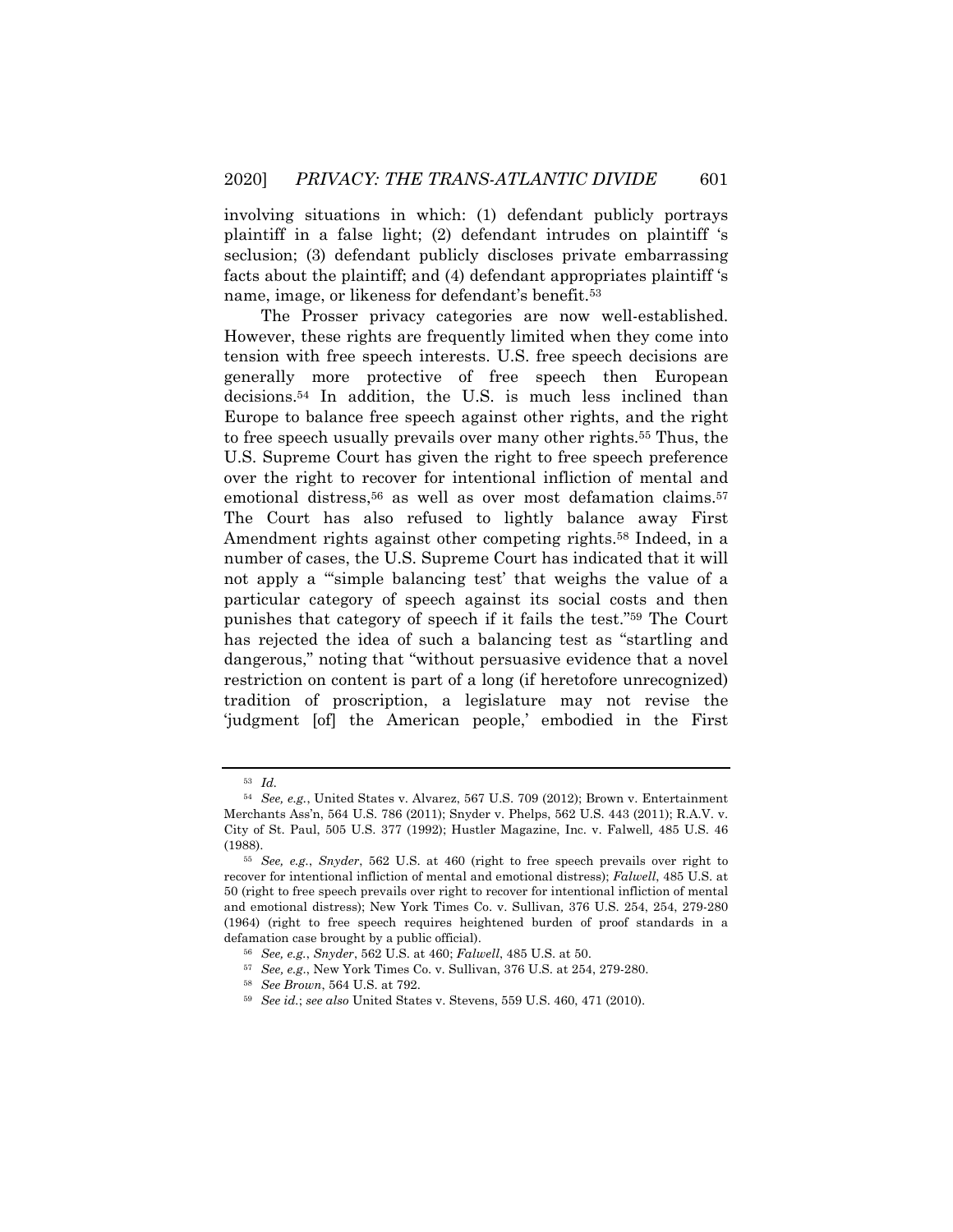Amendment, 'that the benefits of its restrictions on the Government outweigh the costs."<sup>60</sup> As a result, the Court struck down a federal law making it a crime for an individual to falsely claim that he or she has won the congressional medal of honor,  $61$  a law prohibiting so-called crush videos,<sup>62</sup> and a state law prohibiting the sale of violent videos to minors.63 Likewise, a prohibition against Holocaust denial would likely be struck down as a viewpoint-based restriction on speech.

When U.S. courts have been confronted by conflicts between the interest in freedom of expression, and the interest in privacy, the Court has generally cut the balance between those interests in favor of free expression. However, in a few instances, privacy interests have prevailed.

# *False Light Privacy Claims*

Although there has been a dearth of U.S. Supreme Court cases on the false light prong of privacy, the one major decision cut decisively in favor of free expression. That decision, *Time, Inc. v. Hill*,64 arose when Life Magazine published an article entitled "True Crimes Inspire Tense Play" with the subtitle, "The ordeal of a family trapped by convicts gives Broadway a new Thriller, 'The Desperate Hours.'"65 The article was based on a play that purportedly depicted the ordeal of a family that was held hostage by escaped convicts, and who emerged as heroes for the way they handled a brutal and violent ordeal.<sup>66</sup> The difficulty was that the play misrepresented what had happened: the convicts had treated the family courteously rather than violently.67

Thus, plaintiffs were portrayed in a false (although not necessarily defamatory) light.68 The family sued under a New York ordinance that made it actionable for a "person, firm or corporation that uses for advertising purposes, or for the purposes

<sup>60</sup> *Brown*, 564 U.S. at 792.

<sup>61</sup> *See Alvarez*, 567 U.S. at 722-24.

<sup>62</sup> *See Stevens*, 559 U.S. at 482.

<sup>63</sup> *See Brown*, 564 U.S. at 792. 64 385 U.S. 374 (1967).

<sup>65</sup> *Id*. at 377.

<sup>66</sup> *Id*. at 377-78.

<sup>67</sup> *Id*. at 378.

<sup>68</sup> *Id*. at 378-79.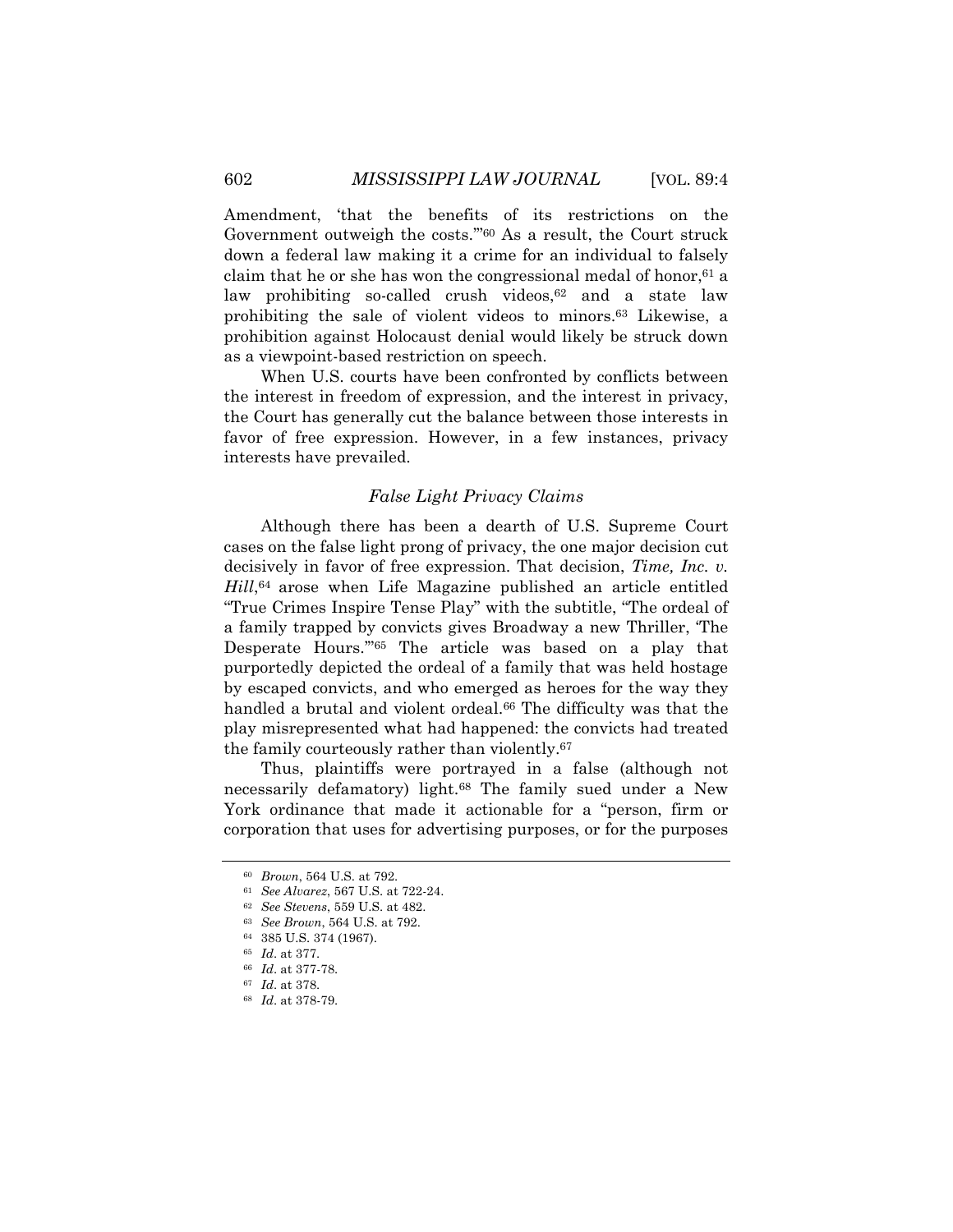of trade, the name, portrait or picture of any living person without having first obtained the written consent of such person, or if a minor of his or her parent or guardian, is guilty of a misdemeanor."69 Although Time, Inc. sought to invoke a First Amendment defense by claiming that the article involved a matter of public interest, the trial court imposed a \$50,000 damage award in favor of the plaintiffs, as well as  $$25,000$  in punitive damages.<sup>70</sup>

In overturning the damage award, the U.S. Supreme Court held that, in order to recover, plaintiffs must show that defendant acted with "actual malice."71 In other words, plaintiffs were required to prove that defendant knew that its statement was false, or that it acted in reckless disregard for truth or falsity.72 In analyzing the evidence, although Time, Inc. might have been negligent, the Court concluded that Time's report did not involve actual malice.73

# *Intrusion on Plaintiff's Seclusion*

The typical intrusion upon seclusion case involves a media report that accurately discloses personal, embarrassing, or intimate details about an individual. In such cases, as discussed more fully below, a privacy claim might prevail over a free speech defense.

<sup>69</sup> The statute is currently codified at N.Y. Civ. Rights Law §§ 50-51 (McKinney 2019).

<sup>70</sup> Time, Inc. v. Hill, 385 U.S. 374, 378-79 (1967).

<sup>71</sup> *Id*. at 387, 391.

<sup>72</sup> *Id.* at 387.

<sup>73</sup> *Id.* at 393-94. The court stated:

The jury might reasonably conclude from this evidence—particularly that the New York Times article was in the story file, that the copy editor deleted 'somewhat fictionalized' after the research assistant questioned its accuracy, and that Prideaux admitted that he knew the play was 'between a little bit and moderately fictionalized'—that Life knew the falsity of, or was reckless of the truth in, stating in the article that 'the story reenacted' the Hill family's experience. On the other hand, the jury might reasonably predicate a finding of innocent or only negligent misstatement on the testimony that a statement was made to Prideaux by the free-lance photographer that linked the play to an incident in Philadelphia, that the author Hayes cooperated in arranging for the availability of the former Hill home, and that Prideaux thought beyond doubt that the 'heart and soul' of the play was the Hill incident.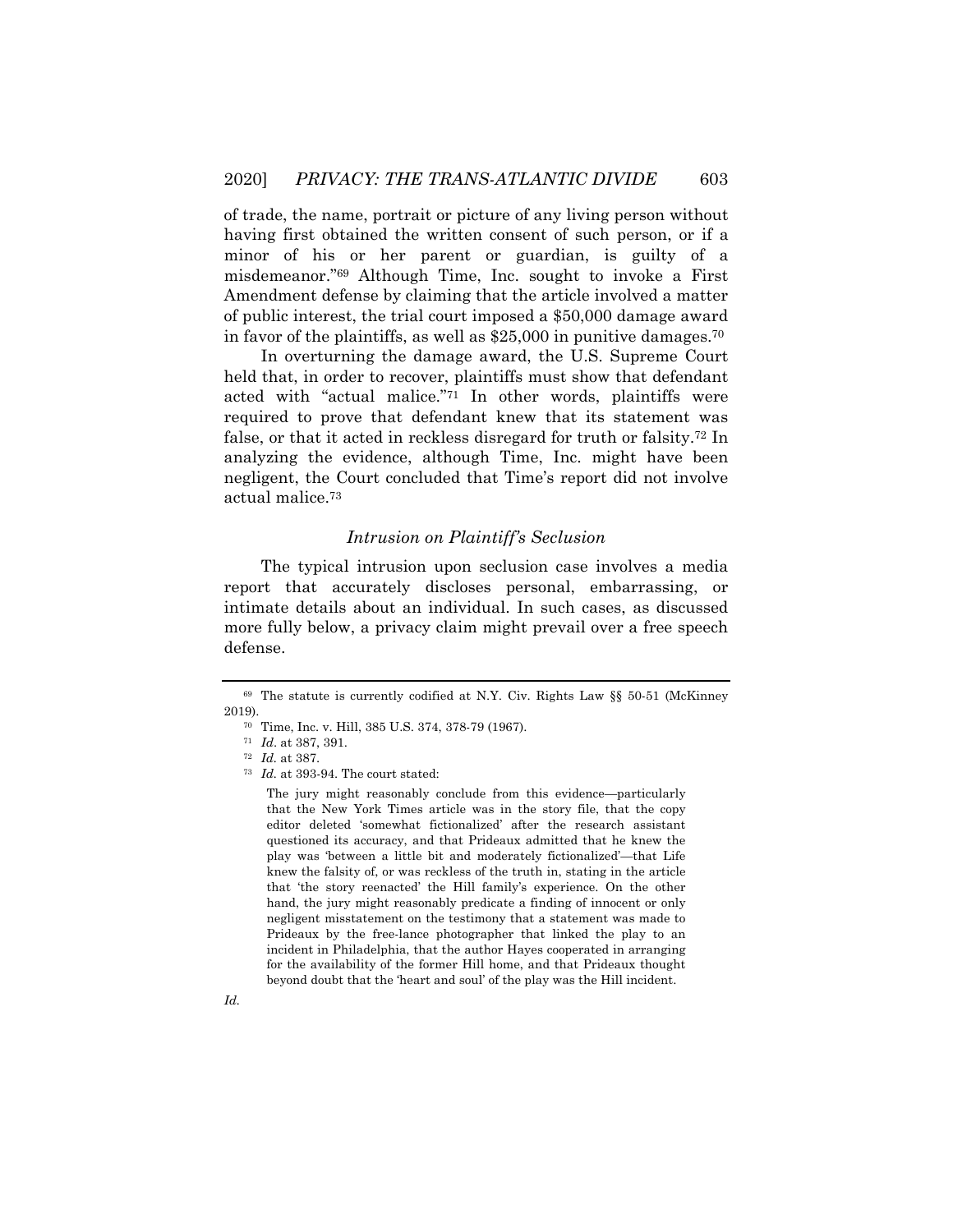Some of the cases have involved slightly different facts. For example, in *Cox Broadcasting Corp. v. Cohn*,74 the father of a deceased rape victim sued based on a state law that prohibited publication of a rape victim's name during the trial of the alleged rapist.75 The girl's father, who claimed that the publication invaded his privacy, was granted summary judgment.76 The U.S. Supreme Court reversed, treating the claim as involving an intrusion into plaintiff's right to seclusion.77 Defendants claimed that they had a constitutional right to publish truthful information,78 however damaging it may be to reputation or individual sensibilities,79 but the Court decided the case on the more narrow ground that the victim's identity had been obtained legally from a public record (the indictment),<sup>80</sup> and thus, "the interests in privacy fade when the information involved already appears on the public record."81

Likewise, *Landmark Communications, Inc. v. Virginia*<sup>82</sup> involved a newspaper report concerning a confidential judicial disciplinary proceeding. On appeal, the Supreme Court was faced with the question of "whether the First Amendment permits the criminal punishment of . . . the news media[] for divulging or

<sup>74 420</sup> U.S. 469 (1975).

<sup>75</sup> *Id*. at 471-74. *See* GA. CODE ANN. § 16-6-23 (2001), *held unconstitutional by* Dye v. Wallace, 553 S.E.2d 561, 561 (Ga. 2001). The statute stated:

It shall be unlawful for any news media or any other person to print and publish, broadcast, televise, or disseminate through any other medium of public dissemination or cause to be printed and published, broadcast, televised, or disseminated in any newspaper, magazine, periodical or other publication published in this State or through any radio or television broadcast originating in the State the name or identity or any female who may have been raped or upon whom an assault with intent to commit rape may have been made. . . . Any person or corporation violating the provisions of this section shall, upon conviction, be punished as for a misdemeanor.

*Id*.

<sup>76</sup> *Cox Broadcasting*, 420 U.S. at 474.

<sup>77</sup> *Id.* at 489. "[P]laintiff claims the right to be free from unwanted publicity about his private affairs, which, although wholly true, would be offensive to a person of ordinary sensibilities." *Id*.

<sup>78</sup> *Id.* <sup>79</sup> *Id.*

<sup>80</sup> *Id.* at 472-73, 491.

<sup>81</sup> *Id.* at 494-95.

<sup>82 435</sup> U.S. 829 (1978).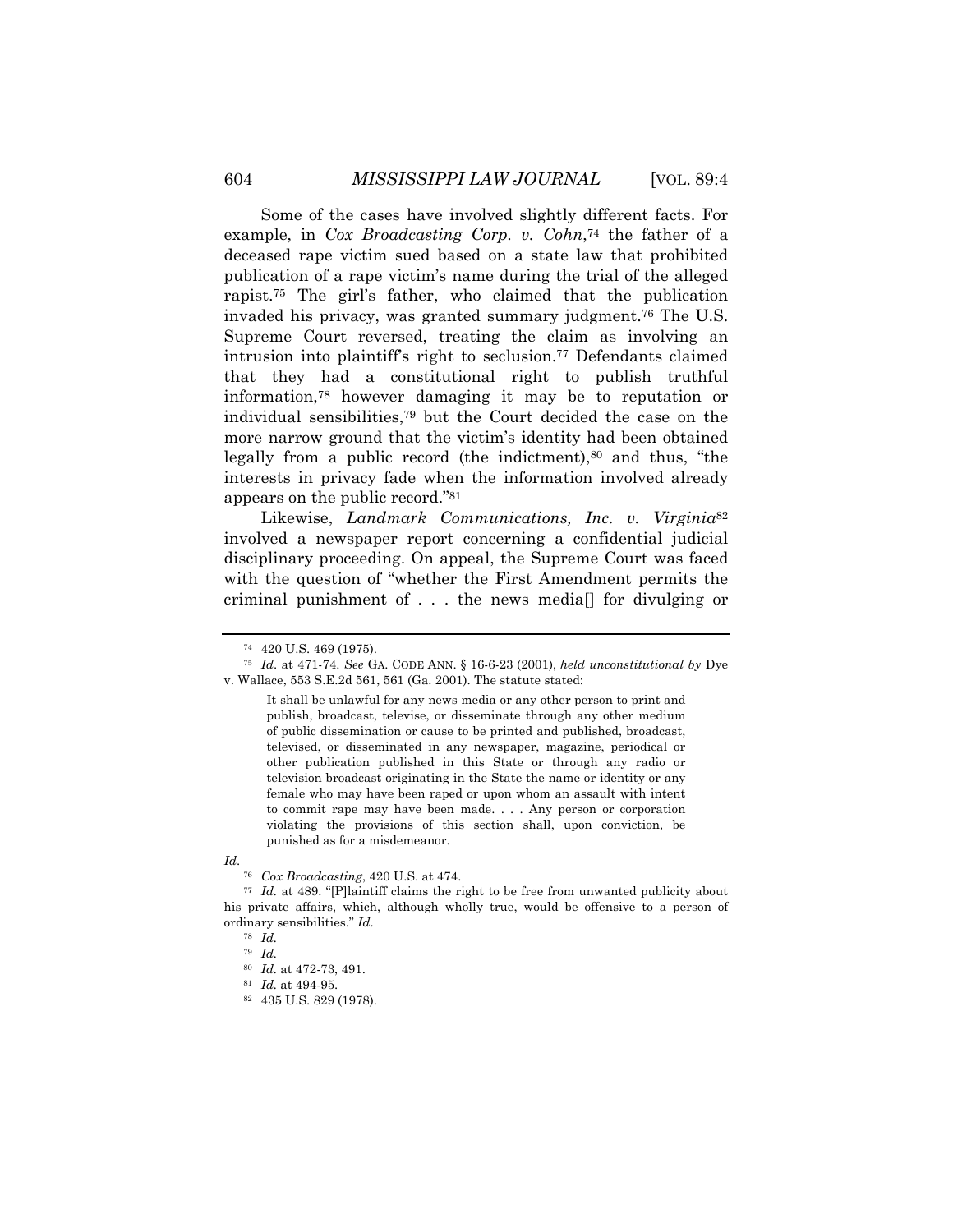publishing truthful information regarding confidential proceedings" of a judicial disciplinary hearing.83 Finding that the information was truthful and lawfully obtained, the Court sided with the newspaper and held that the First Amendment does not permit the criminal punishment of third persons such as the news media for divulging or publishing truthful information regarding confidential proceedings of a state judicial review commission.84

For similar and other reasons, the First Amendment prevailed over privacy concerns in *Smith v. Daily Mail Publishing Co.*,85 a case that concerned a newspaper's publication of a legally obtained child murderer's name. Although the Court refused to establish an absolute privilege for the disclosure of truthful private information, it held that liability for publishing accurate information on an issue of "public significance" could not be established absent "a state interest of the highest order."86

In one of the most famous intrusion upon seclusion cases, *Snyder v. Phelps*,87 the First Amendment again prevailed over a privacy claim. *Snyder* involved members of the Westboro Baptist Church who believed that God hates and punishes the United States for its tolerance of homosexuality, particularly in its military.88 The group publicized its views by picketing at military funerals, having protested at some 600 funerals over a twentyyear period.89 After Marine Lance Corporal Matthew Snyder was killed in Iraq in the line of duty, six Westboro parishioners decided to protest his funeral on public land near the Maryland State House, the U.S. Naval Academy, and the funeral.90 They carried signs with messages such as, "God Hates the USA/Thank God for 9/11," "America is Doomed," "Thank God for Dead Soldiers," "God Hates Fags," and "God Hates You."91

The Westboro picketers displayed their signs prior to the funeral, and they also sang hymns and recited Bible verses, but

<sup>83</sup> *Id*. at 837.

<sup>84</sup> *Id*. at 838.

<sup>85 443</sup> U.S. 97 (1979).

<sup>86</sup> *Id.* at 103. 87 562 U.S. 443, 459-60 (2011).

<sup>88</sup> *Id*. at 454.

<sup>89</sup> *Id*. at 448.

<sup>90</sup> *Id*.

<sup>91</sup> *Id*.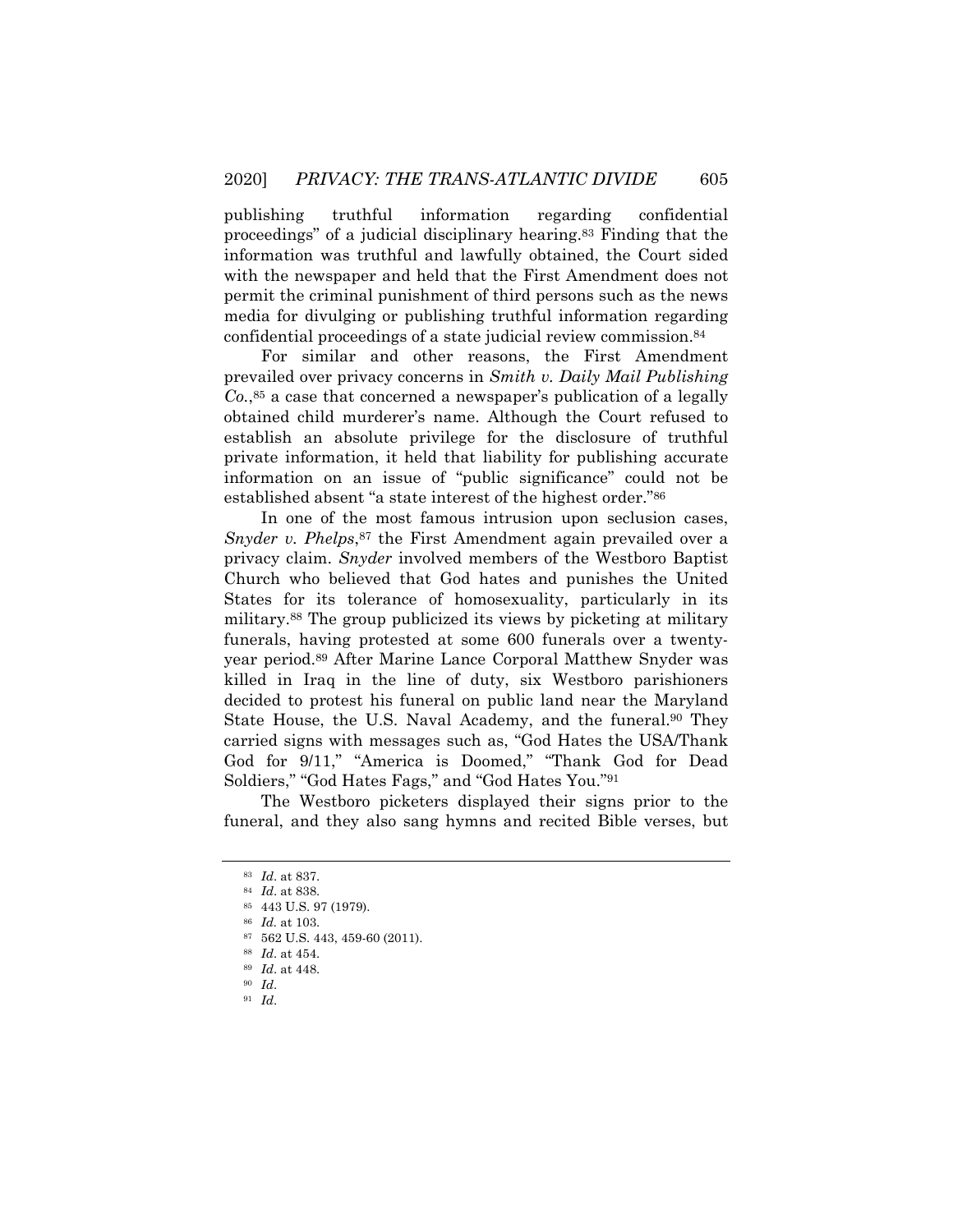they did not enter church property or the cemetery.92 Snyder's father did not see the signs, but rather only their tops, even though the funeral procession passed within 200 feet of the picket site.93 However, Snyder's father did see the signs later on the evening news broadcast.94 Also, while doing an Internet search, he came across a Web posting (the "epic") that was posted after the funeral and contained religiously oriented denunciations of the Snyders interspersed with Bible quotations.95

Snyder sued the founder of the Westboro Baptist Church, Fred Phelps, Phelps's daughters, and the Westboro Baptist Church.96 The trial court awarded summary judgment for Westboro on Snyder's defamation and publicity claims, but the remaining claims went to trial where Snyder testified that he was "unable to separate the thought of his dead son from his thoughts of Westboro's picketing, and that he often became tearful, angry, and physically ill when he thought about it."97

Expert witnesses testified that Snyder suffered "emotional anguish" and "severe depression" which exacerbated his preexisting health conditions.98 Snyder prevailed in the trial court on the intentional infliction of emotional distress, intrusion upon seclusion, and civil conspiracy claims, and obtained judgments against Westboro liable for \$2.9 million in compensatory damages and \$8 million in punitive damages (remitted to \$2.1 million).99 The U.S. Supreme Court reversed, reasoning that defendant's speech occurred in a public place and related to a matter of public concern.100 The Court also refused to allow recovery for the intrusion tort based on plaintiff's claim that defendants had invaded Snyder's privacy during a time of bereavement, when they posted the "epic" on the Westboro website.101 Given Snyder's

<sup>92</sup> *Id*. at 448-49.

<sup>93</sup> *Id*. at 449.

<sup>94</sup> *Id*.

<sup>95</sup> *Id*. at 449 n.1.

<sup>96</sup> *Id*. at 449-50. 97 *Id*. at 450.

<sup>98</sup> *Id*.

<sup>99</sup> *Id*.

<sup>100</sup> *Id*. at 458-59.

<sup>101</sup> *Id*. at 459-60.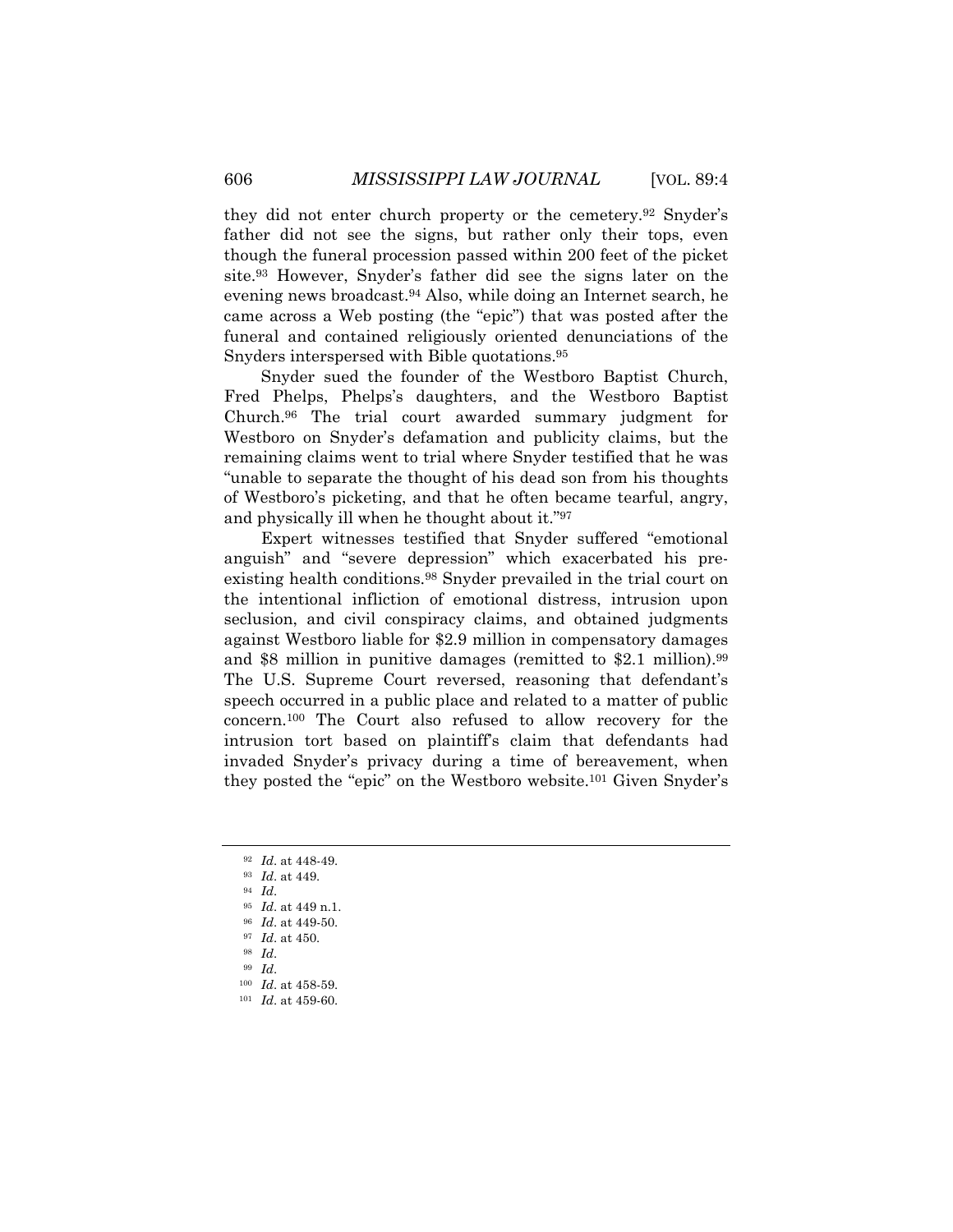counsel's failure to mention the "epic" in the certiorari petition, the Court declined "to consider the 'epic.'"102

There are contexts in which the intrusion on seclusion claim will prevail over a free speech claim. For example, suppose that a reporter wants to publish a scoop about a famous personality. In order to gather exclusive information, unknown to other journalists, the journalist breaks into and searches a famous person's home. In that situation, one can assume that the journalist can be criminally prosecuted for trespass, as well as for theft if he removes items from the house. In addition, the homeowner could presumably sue the journalist for trespass and conversion, and perhaps for restitution if any benefit or gains obtained by publication of the story, and arguably an intrusion on seclusion claim would prevail.

In one such case, Hulk Hogan sued Gawker, an American Blog site focusing on celebrities and the media, relating to Gawker's publication of intimate sex tapes of Hogan.103 In that case, billionaire Paul Thiel allegedly funded the litigation<sup>104</sup> to the tune of \$10 million, purportedly because Gawker had outed him and several of his friends as gay.105 The suit resulted in a \$140 million judgment for invasion of privacy, and ultimately to a \$31 million settlement.106 The case led to a sale of Gawker and ultimately to its demise.107

In addition, courts will sometimes impose restrictions on outrageous behavior. In *Galella v. Onassis*,108 former First Lady Jacqueline Onassis sued a freelance "paparazzi" photographer

<sup>102</sup> *Id*. at 449 n.1.

<sup>103</sup> *See* Callum Borchers, *Peter Thiel is Totally Not Sorry, People*, WASHINGTON POST (Jan. 13, 2017), https://www.washingtonpost.com/news/the-fix/wp/2017/01/13/peterthiel-is-totally-not-sorry-people/ [https://perma.cc/5779-BTNR].

<sup>104</sup> *See* Katie Rogers & John Herrman, *Thiel-Gawker Battle Raises Some Concerns About Press Freedom*, NEW YORK TIMES (May 27, 2016), https://www.nytimes.com/2016 /05/27/business/media/thiel-gawker-fight-raises-concerns-about-press-freedom.html [https://perma.cc/E9JY-MYMX].

<sup>105</sup> *See* Barry Meier, *Revenge and the Future of Media Finances*, NEW YORK TIMES, (May 26, 2016), https://www.nytimes.com/2016/05/27/business/revenge-and-the-futureof-media-finances.html [https://perma.cc/L6B5-P7A7].

<sup>106</sup> *See* Sydney Ember, *Gawker and Hulk Hogan Reach \$31 Million Settlement*, NEW YORK TIMES (Nov. 2, 2016), https://www.nytimes.com/2016/11/03/business/media/ gawker-hulk-hogan-settlement.html [https://perma.cc/77J2-NYFN].

<sup>107</sup> *See* Borchers, *supra* note 104.

<sup>108 353</sup> F. Supp. 196 (S.D.N.Y. 1972).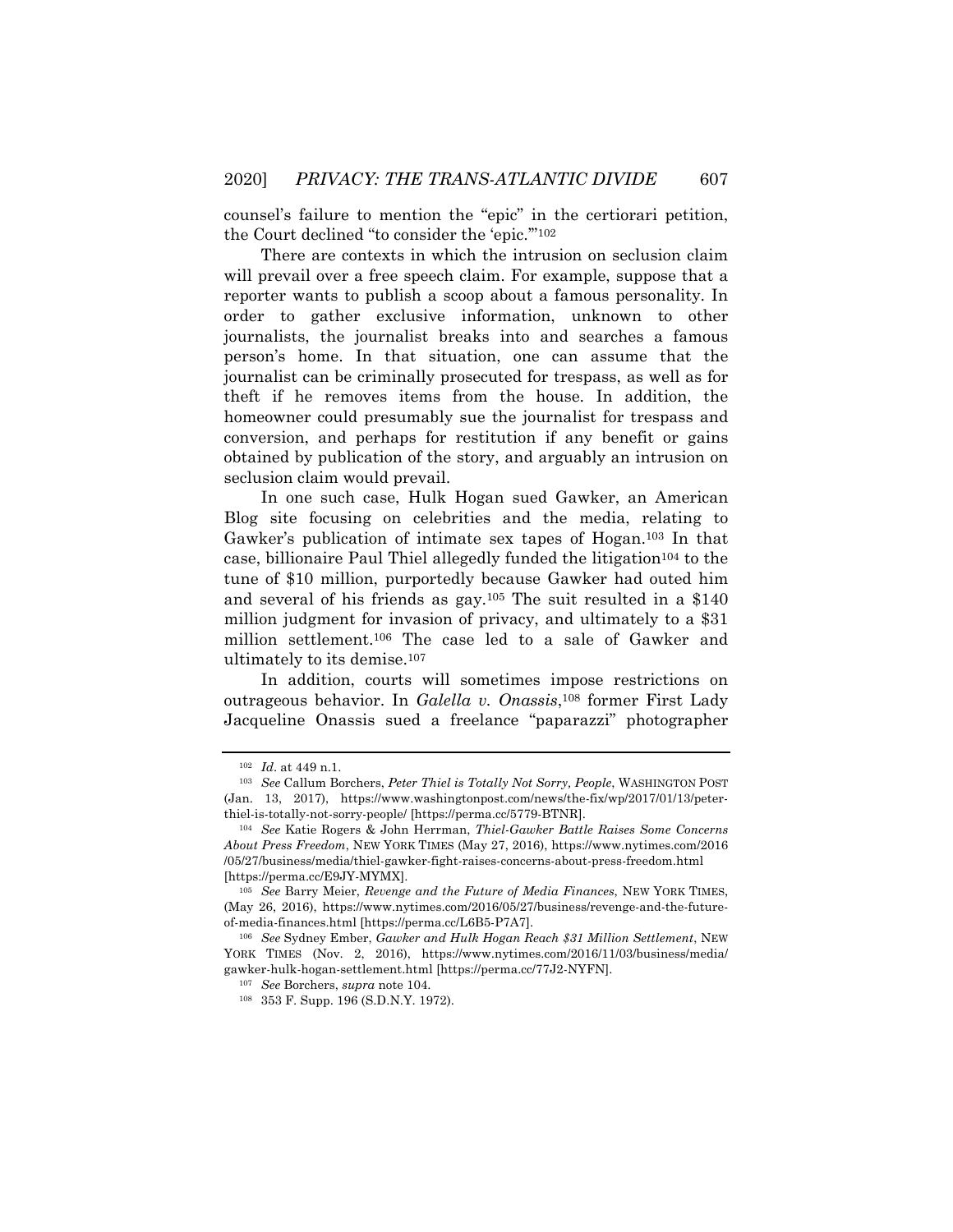(Galella) for, *inter alia*, invasion of privacy. In an effort to produce interesting pictures of Mrs. Onassis and her children, Galella engaged in conduct that was "frightening" ("lunging," "rushing out," "bumping," "scuffling," "blocking"),109 "[o]ffensive mouthings" ("grunts," "yells," and "strange sounds"),110 "[b]ogus events" (hiring a costumed Santa to try to force himself close to defendant),<sup>111</sup> "[s]elf-aggrandizement" (conniving to have himself photographed with Mrs. Onassis and claiming an intimate knowledge of her every move), $112$  seeking a payoff in exchange for suppressing his story, and "[i]ncessant surveillance" (the threat to follow her hour after hour wherever she goes),<sup>113</sup> including "[s]ecret [a]gent" tactics (e.g., hiding behind restaurant coat racks, sneaking into beauty parlors, donning "disguises," hiding in theater boxes, intruding into school buildings, bribing doormen, and romancing maids). $114$ 

The district court flatly rejected the "proposition that the First Amendment gives the press wide liberty to engage in any sort of conduct, no matter how offensive, in gathering news,"<sup>115</sup> and it also rejected the idea that the First Amendment gives a newsman the unbridled license to commit torts.116 Moreover, the court concluded that it was entitled to balance the interest in speech against the intrusion on Onassis' life.117 In *Galella*, even

<sup>117</sup> *Id.* at 225. The district court noted the conflict between the individual's interest in privacy and the public interest in being informed on newsworthy matters and provided that a balancing test would be appropriate in this context, stating:

The balancing test is responsive both to the protection of the individual's right to privacy and to the purposes of the First Amendment. Clearly, the First Amendment protects freedom of expression with respect to public affairs—matters relevant to the self-government of the nation. It extends to "all issues about which information is needed or appropriate to enable members of the society to cope with the exigencies of their period." Doubtless, Mrs. Onassis is a public figure, whose life has included events of great public concern. But it cannot be said that information about her comings and goings, her tastes in ballet, the food that she eats, and other minutiae which are the sole product of Galella's

<sup>109</sup> *Id*. at 216.

<sup>110</sup> *Id*. at 217.

<sup>111</sup> *Id*.

<sup>112</sup> *Id*.

<sup>113</sup> *Id*.

<sup>114</sup> *Id*.

<sup>115</sup> *Id.* at 220.

<sup>116</sup> *Id.* at 221-22.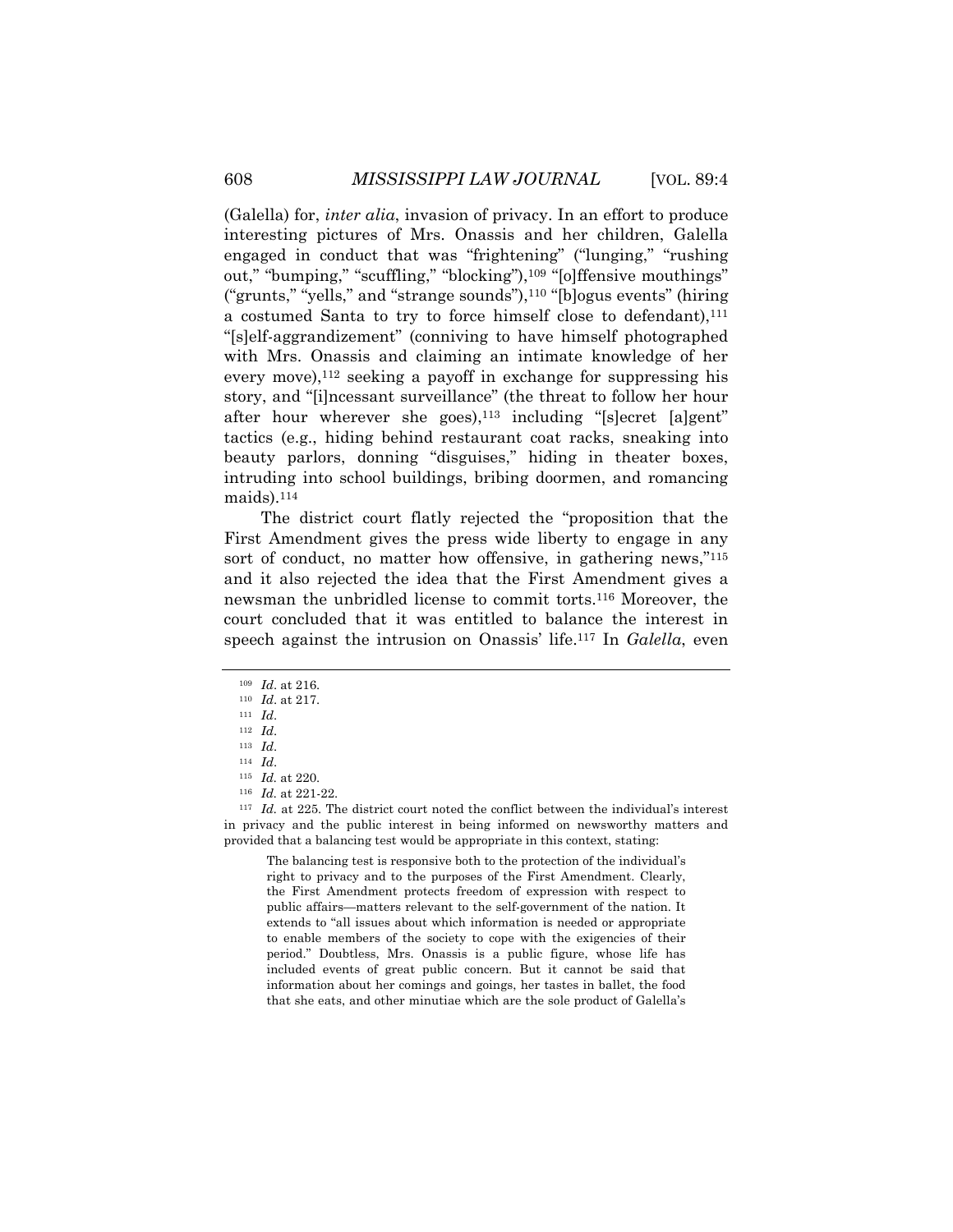after applying the balancing test, the court was unwilling to prohibit Galella from taking pictures of Onassis or her children.118 However, the Court held that "the First Amendment does not license Galella to trespass inside private buildings, such as the children's schools, lobbies of friends' apartment buildings and restaurants."119 Moreover, the court held that there is no "general constitutional right to assault, harass, or unceasingly shadow or distress" Onassis when she is in public.120 The court concluded that Galella had committed assault, battery, harassment, invasion of privacy, tortious infliction of emotional distress, and violation of Onassis' civil rights, and could be subjected to a damage award.121

# *Right to Publicity*

The right of publicity protects an individual's economic interest in the use of his name, image, and talent; an interest that is of special concern to athletes, entertainers, and performers. However, protection of name, image, and likeness also imposes restrictions on news gathering and thus implicates First Amendment interests. In a number of cases, privacy interests have prevailed over free speech interests.

One of the more famous decisions was rendered in *Zacchini v. Scripps-Howard Broadcasting Co.*,<sup>122</sup> involving a television station which broadcast Zacchini's "human cannonball" performance which propelled Zacchini some 200 feet. Zacchini performed his act at a fairgrounds surrounded by grand stands which made it difficult to see the performance from outside.123 A reporter, who Zacchini had asked not to film his performance, filmed the entire act and broadcast it on the evening news.124 Zacchini sued, claiming that he was "engaged in the entertainment business,"

*Id.* at 226 (internal citation omitted).

three years of pursuit, bear significantly upon public questions or otherwise "enable the members of society to cope with the exigencies of their period." It merely satisfies curiosity.

 $\begin{array}{ll} 118 & Id. \text{ at } 241. \\ 119 & Id. \text{ at } 222. \end{array}$ 

<sup>&</sup>lt;sup>120</sup> *Id.* at 223.

<sup>121</sup> *Id.* at 226-33.

<sup>122 433</sup> U.S. 562 (1977).

<sup>123</sup> *Id*. at 563.

<sup>124</sup> *Id*.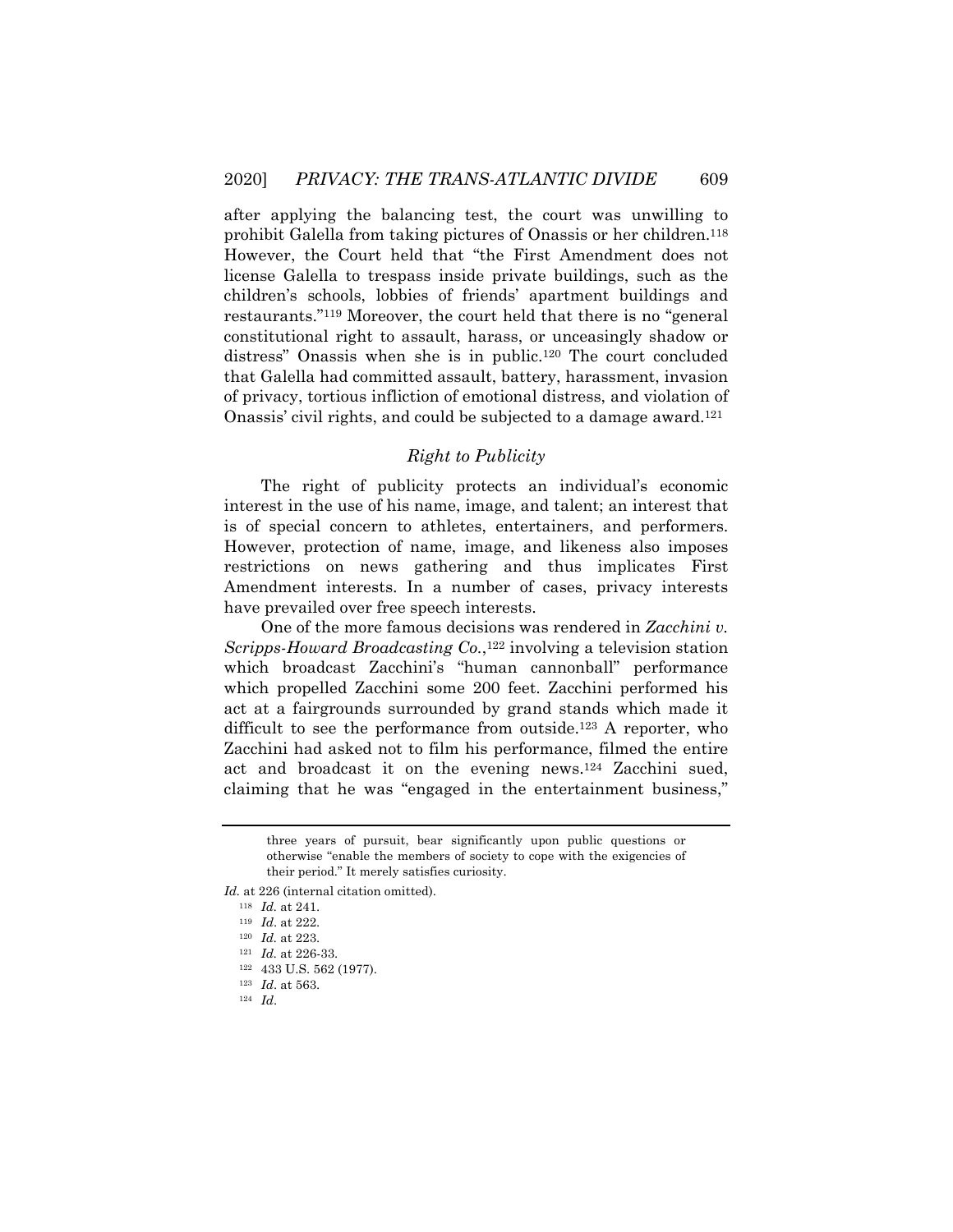that the act had been "invented by his father" and "performed only by his family for the last fifty years," and that defendant "showed and commercialized the act without his consent," thereby unlawfully appropriating "plaintiff's professional property."125 The Court noted that the right of publicity accounted for two significant societal concerns: the right of an entertainer to trade upon his or her talents to make a living and society's interest in the facilitation of creative energy.126 Although recognizing that news gathering is an important media function, the Court held that plaintiff was entitled to damages. Otherwise, defendant's broadcast might rob his performance of all economic value.127 Moreover, Zacchini did not seek to prevent defendant from airing the performance. He simply sought compensation.128

Most publicity cases involve claims that defendant stole plaintiff's name or likeness, often for defendant's business purposes. For example, in *Davis v. Electronic Arts, Inc.*,129 former professional football players sued the maker of the *Madden NFL* video game which included avatars that game users could direct. The designers were trying to simulate a real NFL football game by depicting current players for all 32 NFL teams, along with accurate player names, team logos, colors and uniforms.130 The game maker paid millions of dollars in licensing fees to the players association in order to obtain the rights.131

However, the game also included "historic teams" with the names and likenesses of actual players on those teams, and the game maker made no payments for those rights.132 Some of the "historic" players sued.133 Although defendant admitted that plaintiff's likenesses were included in its games, it asserted a "transformative use" defense which shields a work from liability when it "adds significant creative elements so as to be

<sup>125</sup> *Id.* at 564.

<sup>126</sup> *Id.* at 573.

<sup>127</sup> *Id.* at 575-76.

<sup>128</sup> *Id.* at 573. 129 775 F.3d 1172 (9th Cir. 2015).

<sup>130</sup> *Id*. at 1175.

<sup>131</sup> *Id*.

<sup>132</sup> *Id*.

<sup>133</sup> *Id*. at 1176.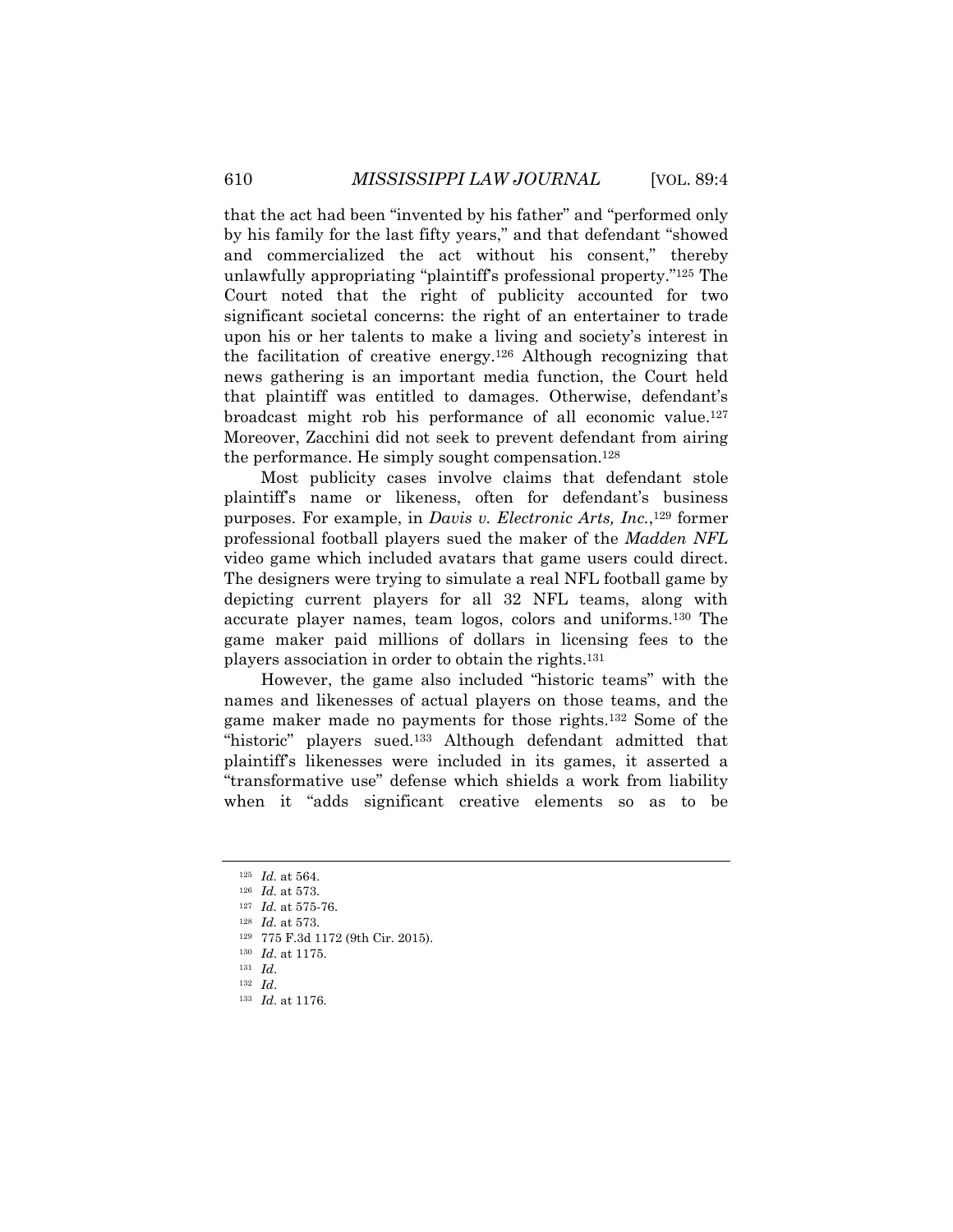transformed into something more than a mere celebrity likeness or imitation."134

The Court rejected this defense, noting that the game replicated "players' physical characteristics and allowed users to manipulate them in the performance of the same activity for which they are known in real life—playing football for an NFL team," and therefore the Court did not regard the background and graphics added by the game makers as "transformative."135 The court rejected the idea that defendant's use of plaintiffs' likenesses was incidental.136

In *Onassis v. Christian Dior–New York, Inc.*,137 Christian Dior ran a series of ads featuring the "Diors" (a female and two males), who were portrayed as chic, sophisticated, elite, unconventional, quirky, audacious, elegant, and unorthodox.138 One of the advertisements depicted a wedding attended by their ostensible intimates—Gene Shalit, the T.V. personality, model Shari Belafonte, actress Ruth Gordon, and a woman (Barbara Reynolds) who looked like Jacqueline Onassis. 139 The copy for the advertisement read: "The wedding of the Diors was everything a wedding should be: no tears, no rice, no in-laws, no smarmy toasts, for once no Mendelssohn. Just a legendary private affair."140

Of course, what was "legendary" was the presence of this eclectic group, the most legendary of which was Mrs. Onassis, obviously delighted to be in attendance at this "event." 141 Defendants knew that Mrs. Onassis never have allowed her name or face to be used in commercials, and only rarely allowed it to be used in connection with civic, art, and educational projects. 142 So, defendants sought out Ms. Reynolds who, with appropriate

<sup>134</sup> *Id.* at 1177.

<sup>135</sup> *Id.* at 1178.

<sup>136</sup> *Id.* at 1180. For a case applying these rules to video games using the images of college athletes, *see* O'Bannon v. National Collegiate Athletic Association, 802 F.3d 1049 (9th Cir. 2015).

<sup>137 472</sup> N.Y.S.2d 254, 257 (Sup. Ct. 1984), *aff'd*, 488 N.Y.S.2d 943 (App. Div. 1985). 138 *Id.* at 257.

<sup>139</sup> *Id.*

<sup>140</sup> *Id.*

<sup>141</sup> *Id.*

<sup>142</sup> *Id.*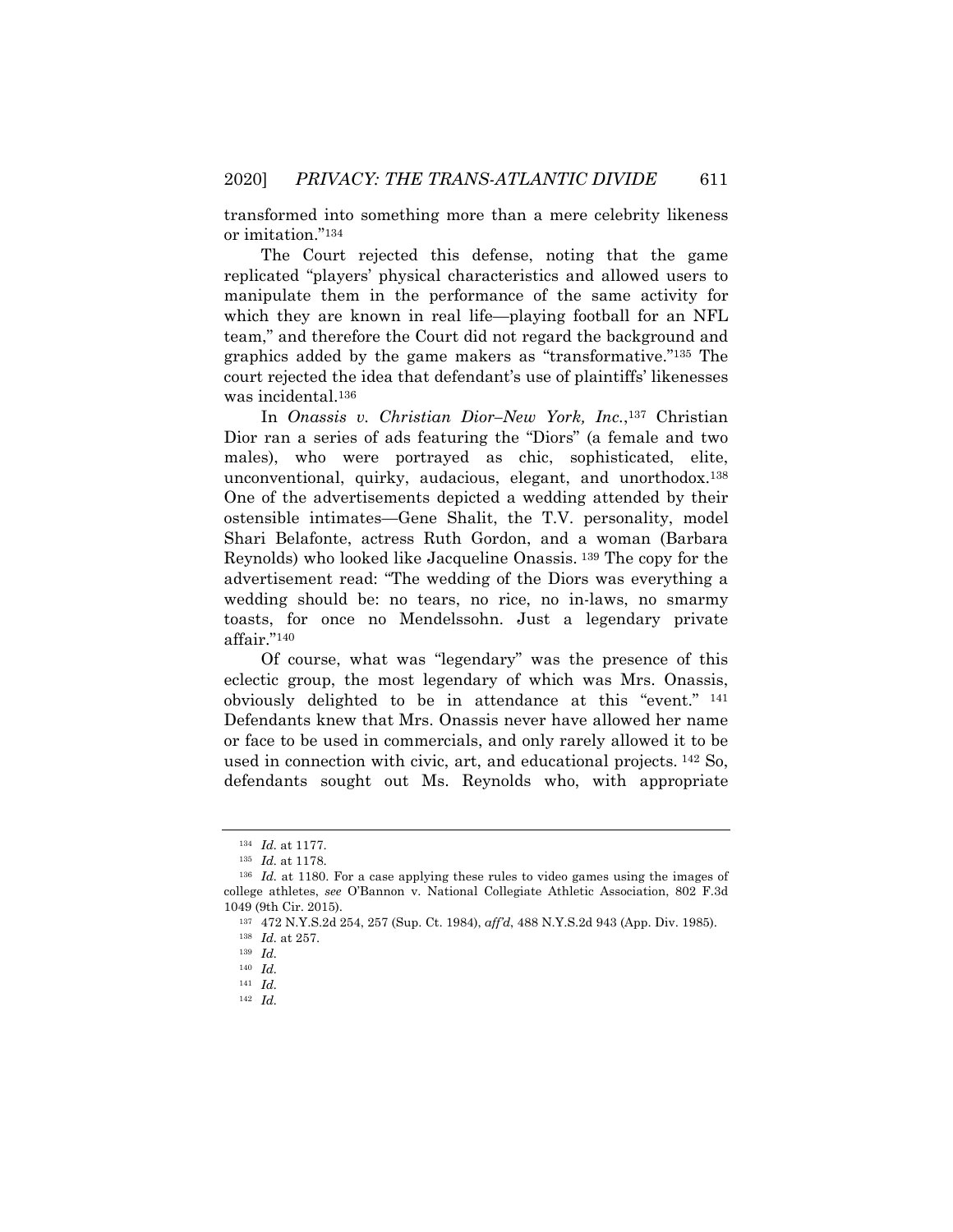coiffure and dress, looked remarkably like Mrs. Onassis. 143 The ad ran in several upscale publications (i.e., *Esquire, The New Yorker*), and Dior boasted that the campaign caused sales to go through the roof.144 Onassis sued Christian Dior, claiming that it had appropriated her right of publicity. 145

In *Onassis*, the Court held that Christian Dior had appropriated Ms. Onassis' personality in an effort to sell its product by using the look-alike.146 The Court noted that Dior was attempting to portray its products as "as chic, sophisticated, elite, unconventional, quirky, audacious, elegant, and unorthodox."147 Knowing that Ms. Onassis would never have consented to appear in such an ad, Dior located Ms. Reynolds through a "Celebrity Look-Alike" agency.148 Thus, it was no accident that she bore a striking resemblance to Ms. Onassis, and the court concluded that Onassis was entitled to protection against this "rapacious commercial exploitation"149:

We are dealing here with actuality and appearance, where illusion often heightens reality and all is not quite what it seems. Is the illusionist to be free to step aside, having reaped the benefits of his creation, and permitted to disclaim the very impression he sought to create? If we were to permit it, we would be sanctioning an obvious loophole to evade the statute. If a person is unwilling to give his or her endorsement to help sell a product, either at an offered price or at any price, no matter—hire a double and the same effect is achieved.150

Of course, the unique aspect of the case was that Onassis sought to enjoin Ms. Reynolds from appearing in the ads using her own face, and the court concluded that she could be enjoined from exhibiting her own face in such a way as to be deceptive or to promote confusion.151

<sup>143</sup> *Id.*

<sup>144</sup> *Id.*

<sup>145</sup> *Id.* at 256.

<sup>146</sup> *Id.* at 263. 147 *Id.* at 257.

<sup>148</sup> *Id.*

<sup>149</sup> *Id.* at 260.

<sup>150</sup> *Id.* at 261.

<sup>151</sup> *Id.*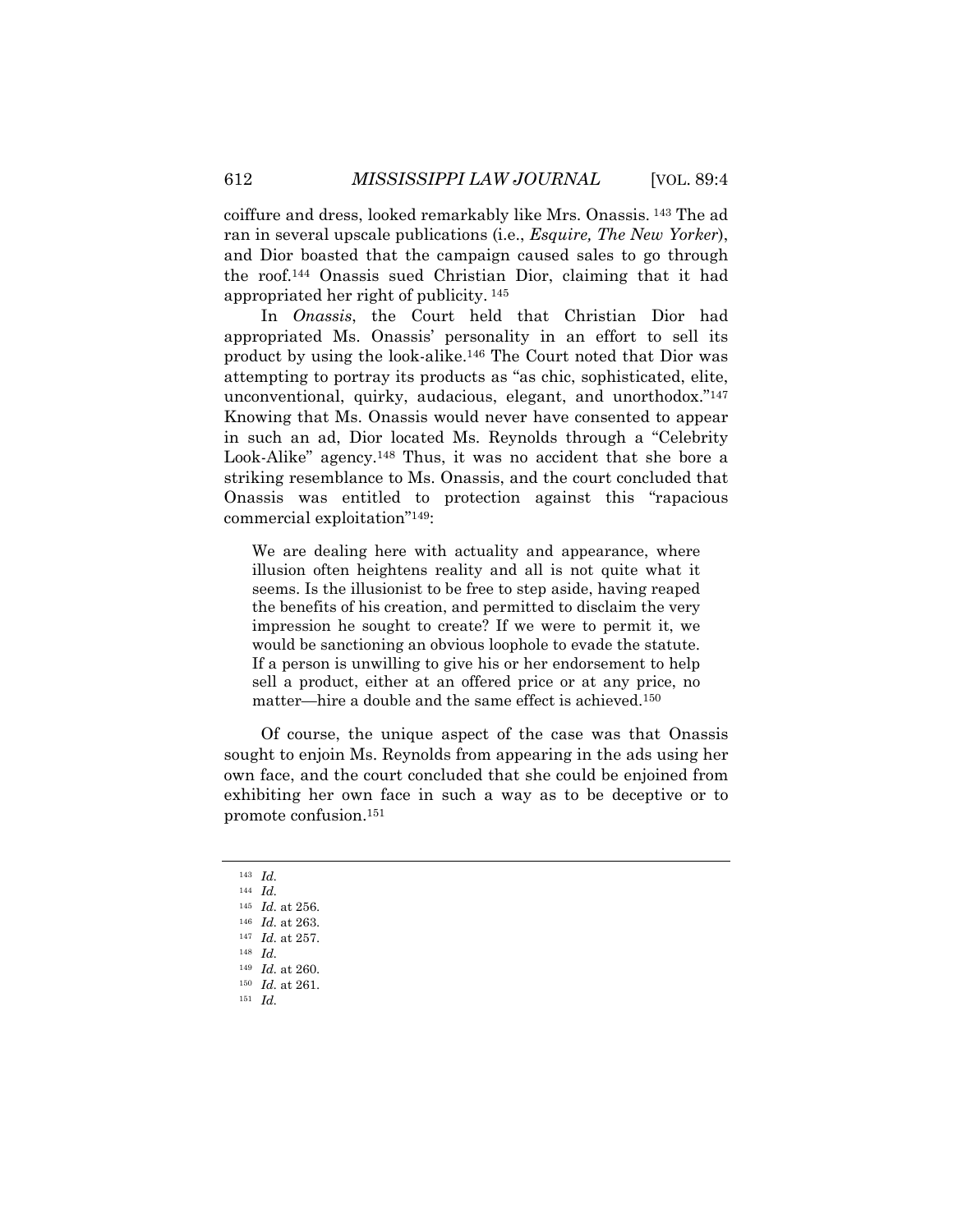# *Public Disclosure of Private Embarrassing Facts*

In the final privacy category, public disclosure of private embarrassing facts, free speech interests often prevail as well. This tort requires proof that (1) defendant published matters regarding plaintiff's private life, (2) the publication would be highly offensive to a reasonable person of ordinary sensibilities, and (3) the matter was not of legitimate public concern.152 Although the U.S. Supreme Court has mentioned this branch of the privacy tort, it has not ruled on the applicability of that tort, or its relationship to the right to free speech.153 There have, however, been a number of lower court decisions, and the right to free speech has generally prevailed over the right of privacy.

Illustrative is the holding in *Lowe v. Hearst Communications, Inc.*,154 in which a newspaper was sued for public disclosure after the publication of several articles about how a woman had bilked several lovers out of tens of thousands of dollars through an Internet ad seeking "erotic and intellectual" relationships with men. 155 After the relationships were consummated, her husband would draft petitions and settlement agreements and present them to her lovers, naming them as potential defendants and threatening them with legal action that would publicly expose the affairs. 156 As many as five men ultimately entered into settlement agreements to avoid litigation, paying \$75,000 to \$155,000.157 The court emphasized that "the right to publish information will overcome privacy rights" when the publication involves a matter of "legitimate public concern."158 Given that the case involved an alleged blackmail scheme, the court found that it involved a matter of "legitimate public concern."159

<sup>152</sup> *See* Star-Telegram, Inc. v. Doe, 915 S.W.2d 471, 473-74 (Tex.1995); Industrial Found. of the South v. Texas Indus. Accident Bd., 540 S.W.2d 668, 682 (Tex. 1976), *cert. denied*, 430 U.S. 931 (1977).

<sup>153</sup> *See* Paroline v. United States, 572 U.S. 434, 483 (2014) (Sotomayor, J., dissenting); Bartnicki v. Vopper, 532 U.S. 514, 539 (2001) (Breyer, J., concurring).

<sup>154 414</sup> F. Supp.2d 669 (2006). 155 *Id.* at 671-72.

<sup>156</sup> *Id.* at 672.

<sup>157</sup> *Id.* at 672.

<sup>158</sup> *Id.* at 673 (internal citation and quotation marks omitted).

<sup>159</sup> *Id.* at 674. The court stated: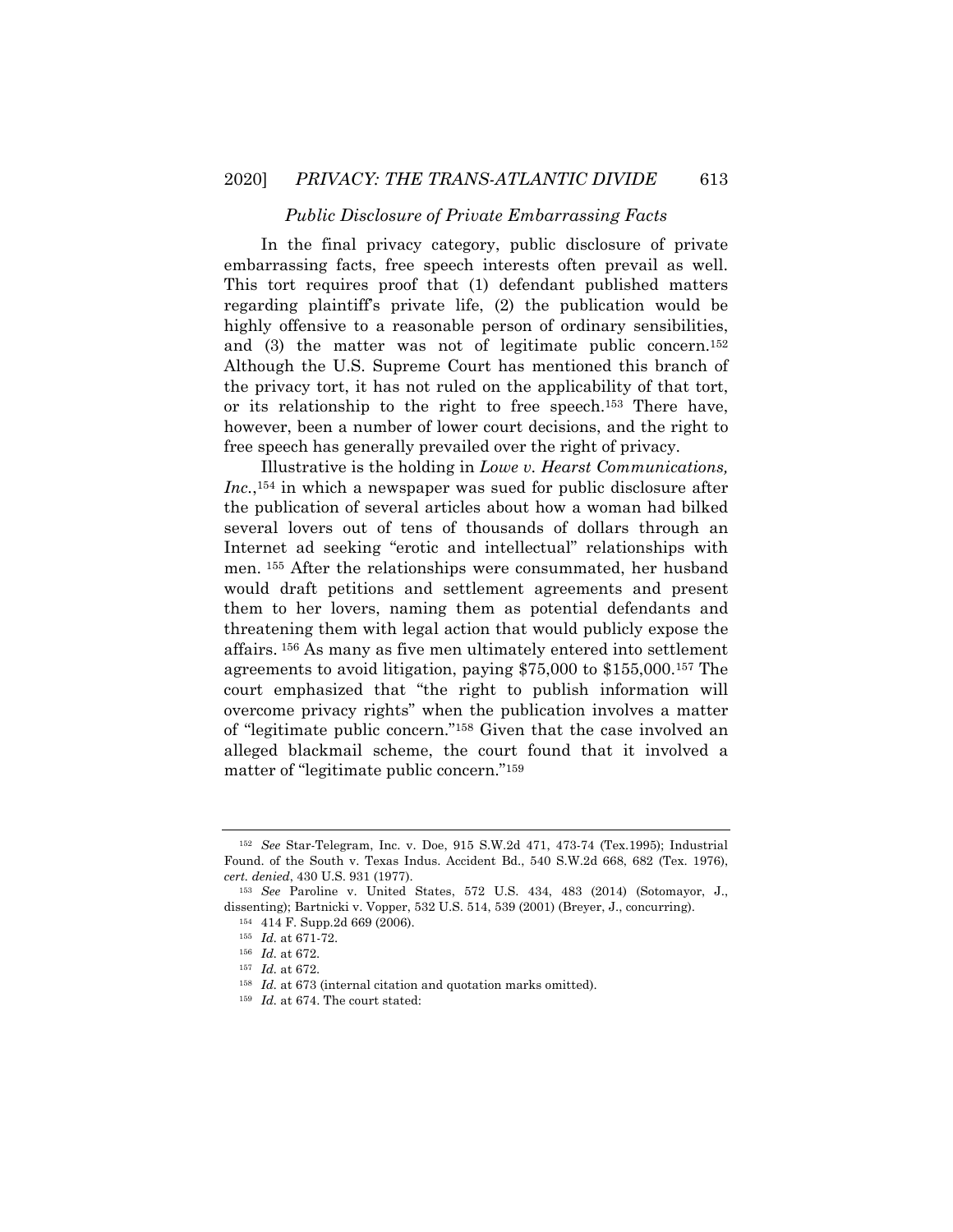Freedom of expression also prevailed in *Gilbert v. Medical Economics, Inc*.160 In that case, defendant published an article entitled "Who Let This Doctor In The O.R.? The Story Of A Fatal Breakdown In Medical Policing."161 The article outlined incidents of alleged medical malpractice in which plaintiff's patients (plaintiff was an anesthesiologist) suffered fatal or severely disabling injuries because of plaintiff's acts of alleged malpractice.162 Plaintiff's insurer settled one malpractice action for \$900,000.163 The article suggested that the incidents occurred because of "a collapse of self-policing by physicians and disciplinary action by hospitals and regulatory agencies."<sup>164</sup>

The article further suggested (1) that there was a causal relationship between plaintiff's personal problems and the acts of alleged malpractice, (2) that plaintiff's lack of capacity to engage responsibly in the practice of medicine was or should have been known to the policing agents of the medical profession, and (3) that more intensive policing of medical personnel is needed.165 The article identified plaintiff by name and included her photograph.166 The court rejected a privacy claim on the basis that the item was newsworthy and therefore protected by the First Amendment.<sup>167</sup>

Without question, the facts depicted in the article are matters of legitimate public concern. The article described an alleged blackmail scheme by lawyers who were willing to bend if not break the law to procure money from Mary's unsuspecting paramours. The public is legitimately interested in and entitled to know that two local lawyers, who hold themselves out as pursuers of justice and skilled and vigorous advocates on behalf of their clients, are using the processes of the law in such a legally and morally questionable manner. The article also presented insights into the operation of the legal system and a debate involving the ethics and legality of the Robertses' scheme.

*Id.*

- 160 665 F.2d 305, 310 (10th Cir. 1981).
- <sup>161</sup> *Id.* at 306. 162 *Id.*
- 
- <sup>163</sup> *Id.*
- <sup>164</sup> *Id.*
- <sup>165</sup> *Id.* at 306-07.
- <sup>166</sup> *Id.* at 307.
- <sup>167</sup> *Id.* at 308-309. The court stated:

With respect to the publication of plaintiff's photograph and name, we find that these truthful representations are substantially relevant to a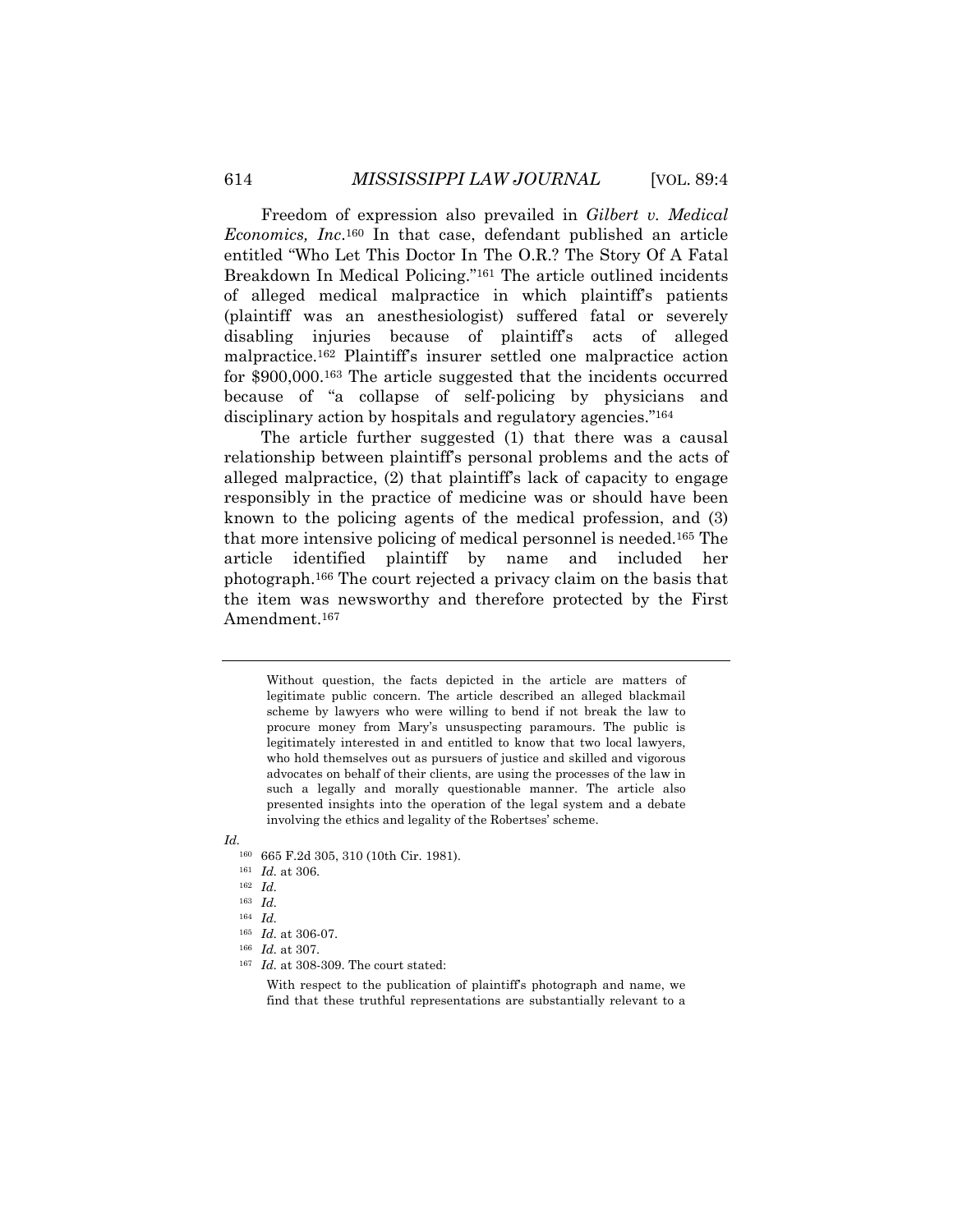# IV. DATA PRIVACY

Even though the U.S. has developed privacy concepts in many different contexts, including the constitutional context and the tort context, the U.S. has never been as concerned with data protection as Europe has been. For a variety of reasons, including strong lobbying by business interests, there is no U.S. equivalent of the GDPR.

That is not to say that there is a complete lack of interest in data privacy issues. For example, the Federal Trade Commission (FTC) has adopted a "Privacy Rule" which requires companies to provide customers with "a clear and conspicuous notice that accurately reflects your privacy policies and practices to . . . [a] consumer, before you disclose any nonpublic information about the consumer to any nonaffiliated third party, if you make such a disclosure other than as authorized by §§ 248.14 and 248.15."168 and the FTC has investigated Facebook and Uber following revelations of privacy breaches.169

It will be interesting to see how the GDPR affects the U.S. I have heard some European scholars boldly predict that the GDPR will transform the world. Since the EU can impose major financial sanctions for violation of the GDPR, the Directive may essentially force non-European companies to bring their practices into

*Id.*

newsworthy topic because they strengthen the impact and credibility of the article. They obviate any impression that the problems raised in the article are remote or hypothetical, thus providing an aura of immediacy and even urgency that might not exist had plaintiff's name and photograph been suppressed. Similarly, we find the publication of plaintiff's psychiatric and marital problems to be substantially relevant to the newsworthy topic. While it is true that these subjects would fall outside the first amendment privilege in the absence of either independent newsworthiness or any substantial nexus with a newsworthy topic, here they are connected to the newsworthy topic by the rational inference that plaintiff's personal problems were the underlying cause of the acts of alleged malpractice.

<sup>168 17</sup> C.F.R. § 248.4(a)(1) (2019).

<sup>169</sup> *See* Cecilia Kang, *The Man Deciding Facebook's Fate*, N.Y. TIMES (Mar. 8, 2019), https://www.nytimes.com/2019/03/08/technology/ftc-facebook-joseph-simons.html [https ://perma.cc/MFB6-B9TQ]; Hamza Shaban, *Uber is sued over massive data breach after paying hackers to keep quiet*, WASH. POST (Nov. 24, 2017), https://www.washingtonpost. com/news/the-switch/wp/2017/11/24/uber-is-sued-over-massive-data-breach-after-payin g-hackers-to-keep-quiet/ [https://perma.cc/JDF6-6TW9].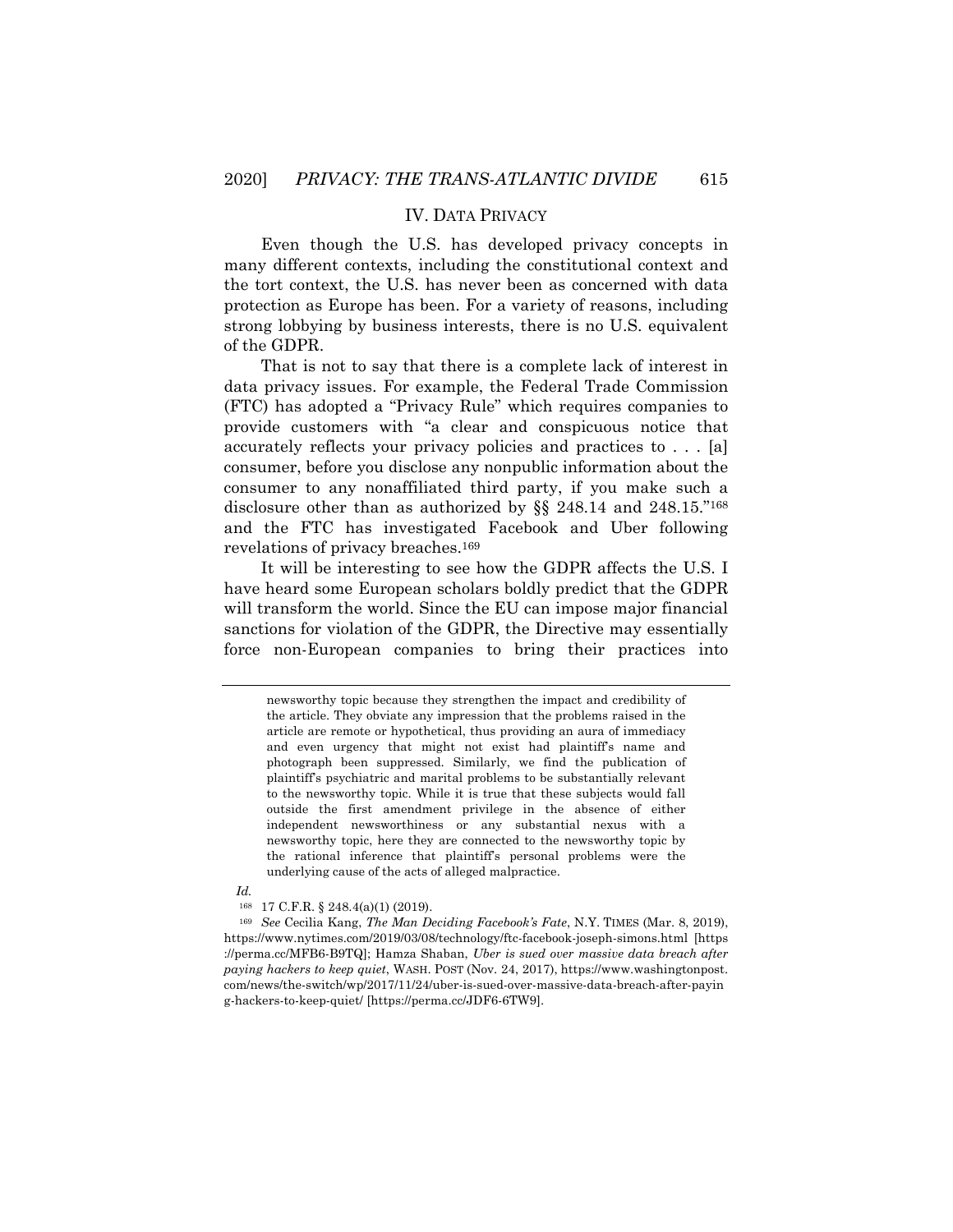compliance with European data protection standards. And there is some validity to this prediction. Some U.S. companies have chosen to bring their websites into compliance with the GDPR, and visitors to these websites are beginning to see subtle differences in the way that those websites function. When one tries to access Weather.com170 from Europe, one receives the following message:

### **About Cookies on This Site**

We use data or cookies on your browser to serve weather features, optimize site functionality, and deliver marketing based on your interests. Click "Agree and proceed" to accept cookies and go directly to the site. If you would like additional information or to customize your cookies click "View cookie settings."171

Likewise, the *New York Times* now requires individuals to affirmatively agree to their website policies in order to access their website.172

By contrast, some U.S. websites are beginning to differentiate between Europeans and non-Europeans, and refusing access to Europeans. More precisely, those websites do not distinguish between Europeans and non-Europeans, but between those who attempt to access their websites from Europe and those who attempt to access their websites from outside of Europe. Thus, an American who tries to access these websites from Europe will be treated like a European. Conversely, a European who happens to be in the U.S. will be treated like an American.

Illustrative is the retailer L.L.Bean (from which some Europeans like to order clothes and household items) now blocks those who try to access its site from Europe. Likewise, a local Louisville television station now routinely blocks Europeans from accessing its website. Those who attempt to access the website from Europe are given the following message:

#### **451: Unavailable due to legal reasons**

<sup>170</sup> *See* THE WEATHER CHANNEL, https://www.weather.com (last visited Aug. 12, 2020).

<sup>171</sup> *See id.*

<sup>172</sup> *See* N.Y. TIMES, www.nytimes.com (last visited Jan. 22, 2020).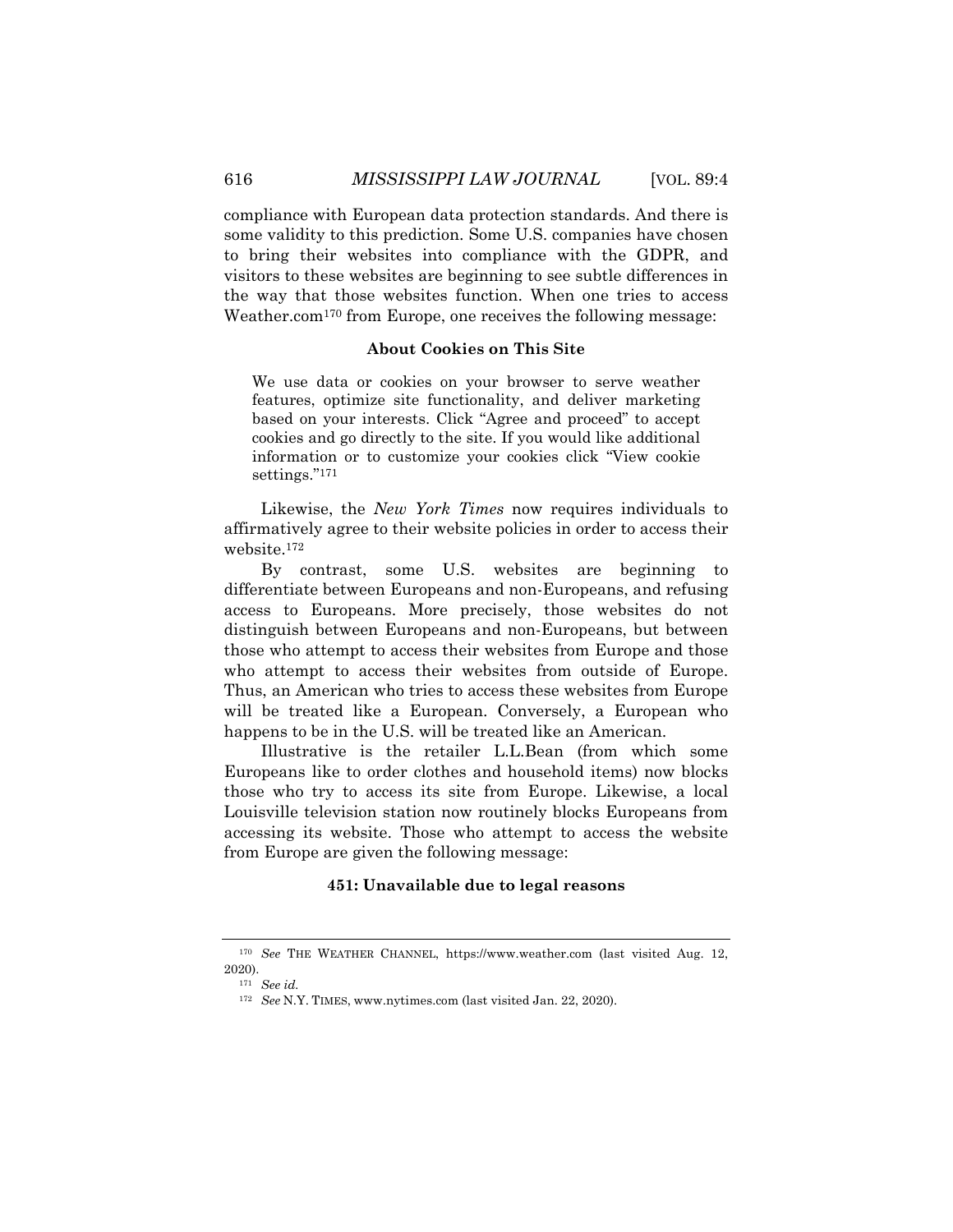We recognize you are attempting to access this website from a country belonging to the European Economic Area (EEA) including the EU which enforces the General Data Protection Regulation (GDPR) and therefore access cannot be granted at this time. For any issues, contact digitalteam@wdrb.com or call 502-585-0811.173

This type of response is hardly unique. Another Louisville television station routinely blocks individuals who try to access the website from the EU:

#### **We're Sorry**

Our website is unavailable in your region.

### If you feel you have reached this page in error, please email us.174

Other U.S. websites are not completely blocking Europeans, but are restricting European access. For example, while it is possible to access the Louisville Courier-Journal's website from Europe, one cannot get full access to that website.175 Instead, it is only possible to access the European version of the newspaper.

### **CONCLUSION**

From its founding, there has always been an interest in privacy in the U.S. The Bill of Rights reflects this interest by imposing various restrictions on government, including (among others) prohibiting the government from engaging unreasonable searches and seizures and from quartering soldiers in citizens' homes. In the 1890s, following the call of Samuel Warren and Louis D. Brandeis for privacy protections, a privacy tort developed in the U.S. with four separate and distinct prongs. That tort was eventually supplemented by development of the constitutional right of privacy which the U.S. Supreme Court derived from the penumbras of the Bill of Rights. This constitutional right gave married (and unmarried) couples the

<sup>173</sup> *See* WDRD, www.wdrb.com (last visited Jan. 22, 2020).

<sup>174</sup> *See* WLKY LOUISVILLE, www.wlky.com (last visited Jan. 22, 2020).

<sup>&</sup>lt;sup>175</sup> See COURIER JOURNAL, www.courier-journal.com (last visited Jan. 22, 2020).